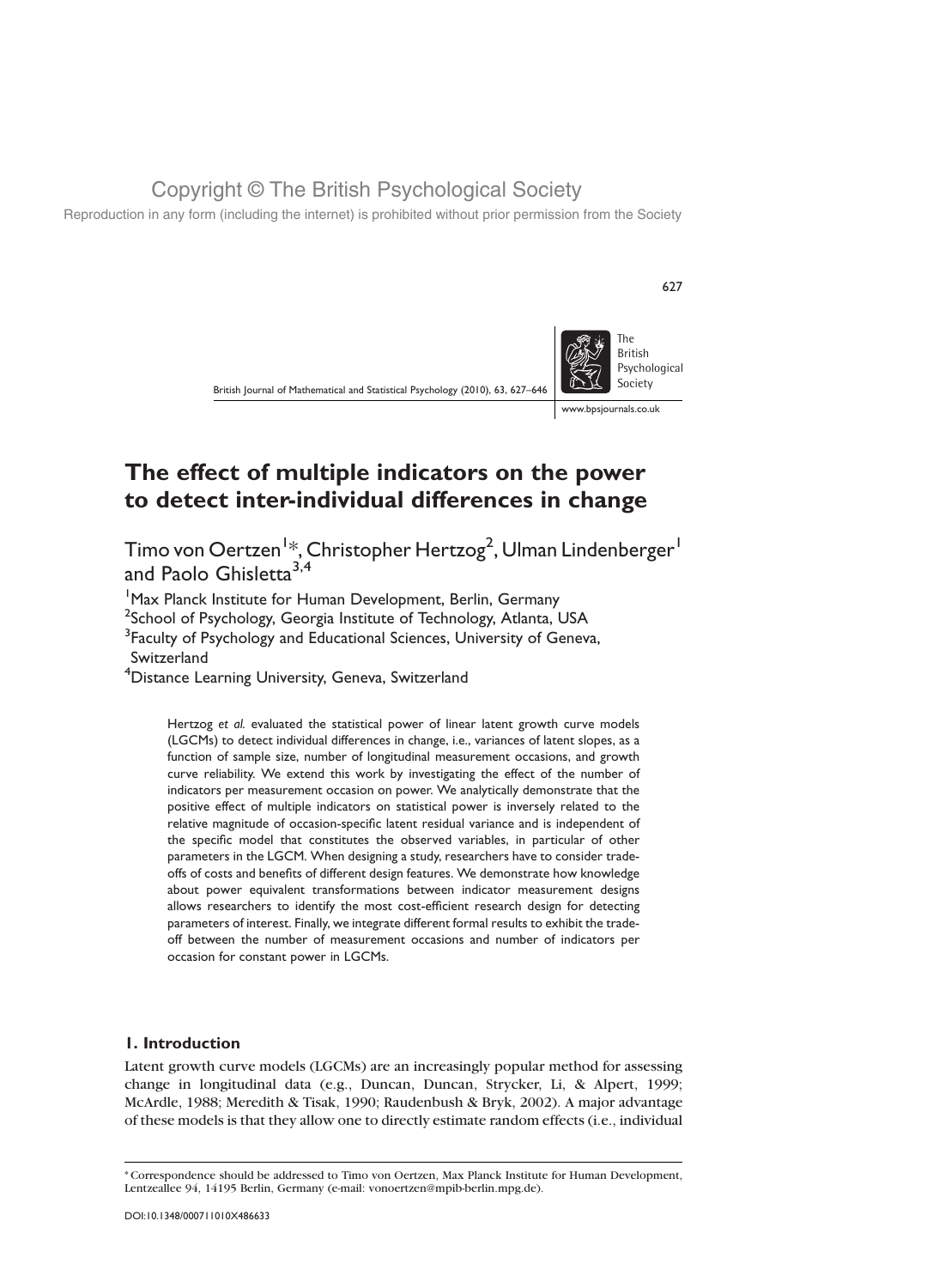Reproduction in any form (including the internet) is prohibited without prior permission from the Society

#### 628 Timo von Oertzen et al.

differences) in latent intercepts and slopes across time. For a given variable, the intercept and slope variances represent individual differences in initial performance and change, respectively (Rogosa & Willett, 1985; Singer & Willett, 2003), and the intercept– slope covariance reflects the extent to which individual differences in initial status correlate with subsequent change. $1$ 

Recently, Hertzog, Lindenberger, Ghisletta, and von Oertzen (2006, 2008) reported a series of simulations on the statistical power to detect covariances and variances of change in linear single-indicator LGCMs. Statistical power is defined as the probability that a statistical test, such as a likelihood-ratio (LR) test, rejects a null hypothesis of, for instance, no variances in slopes (Snijders & Bosker, 1999). There are a number of study design parameters that influence power in longitudinal studies, including sample size, the observation time, the observation density, and the growth curve reliability (GCR). Hertzog et al. (2008) found that GCR, defined as the ratio of growth curve determined variance to total variance at the first longitudinal occasion, is an important determinant of power. When GCR was high, the power to detect moderate-sized true slope variance of half the intercept variance was typically high as long as sample size was moderate (say, 500 or greater) and there were four or more occasions of measurement. When GCR was low, the power to detect the same true slope variance was often low, even with large sample sizes and many longitudinal occasions.

GCR deviates from unity to the extent that residual variance not determined by the growth curve increases from 0. The total residual variance for each measurement in an LGCM is a sum of two independent variance sources: (a) measurement error of the observed variable induced by an error of the measurement itself (Lord & Novick, 1968; McDonald, 1999); and (b) latent residuals, representing the imperfection of the model's simplified approximation to reality. In a study design using a single indicator for each observed variable that changes over time, these two sources of residual variances cannot be separately identified. Instead, both sources are absorbed into a single residual variance parameter. Nevertheless, they have distinct meanings and interpretations (McArdle, 1988).

Measurement error in observed variables is well understood in terms of classical notions of reliability or dependability (e.g., Cronbach, Gleser, Nanda, & Rajaratnam, 1972); namely, it is the extent to which respondents generate inconsistent observed scores on a given measure, given equivalent underlying scores on the latent variable. Measurement errors in latent variable models will typically also include systematic sources of errors that are unique to the measure. The latent residuals, in contrast, reflect the extent to which the functional form of growth in the LGCM fails to fit the changing variable over time. A variable can be highly reliable at a given point in time but highly fluctuant over time. For example, this pattern could emerge when measuring cyclic mood states (e.g., Hertzog & Nesselroade, 1987; Nesselroade, 1991). On the other hand, measurement error at the level of each indicator imposed on a linear latent growth process may cause substantial deviations in a given variable around its latent intraindividual regression function, even when the growth process for true scores is perfectly linear in its functional form (Rogosa, Brandt, & Zimowski, 1982; Singer & Willett, 2003).

 $1$ <sup>1</sup>This interpretation assumes that the LGCM is scaled to have the inception of the longitudinal observations define the intercept (cf. Rovine & Molenaar, 1998).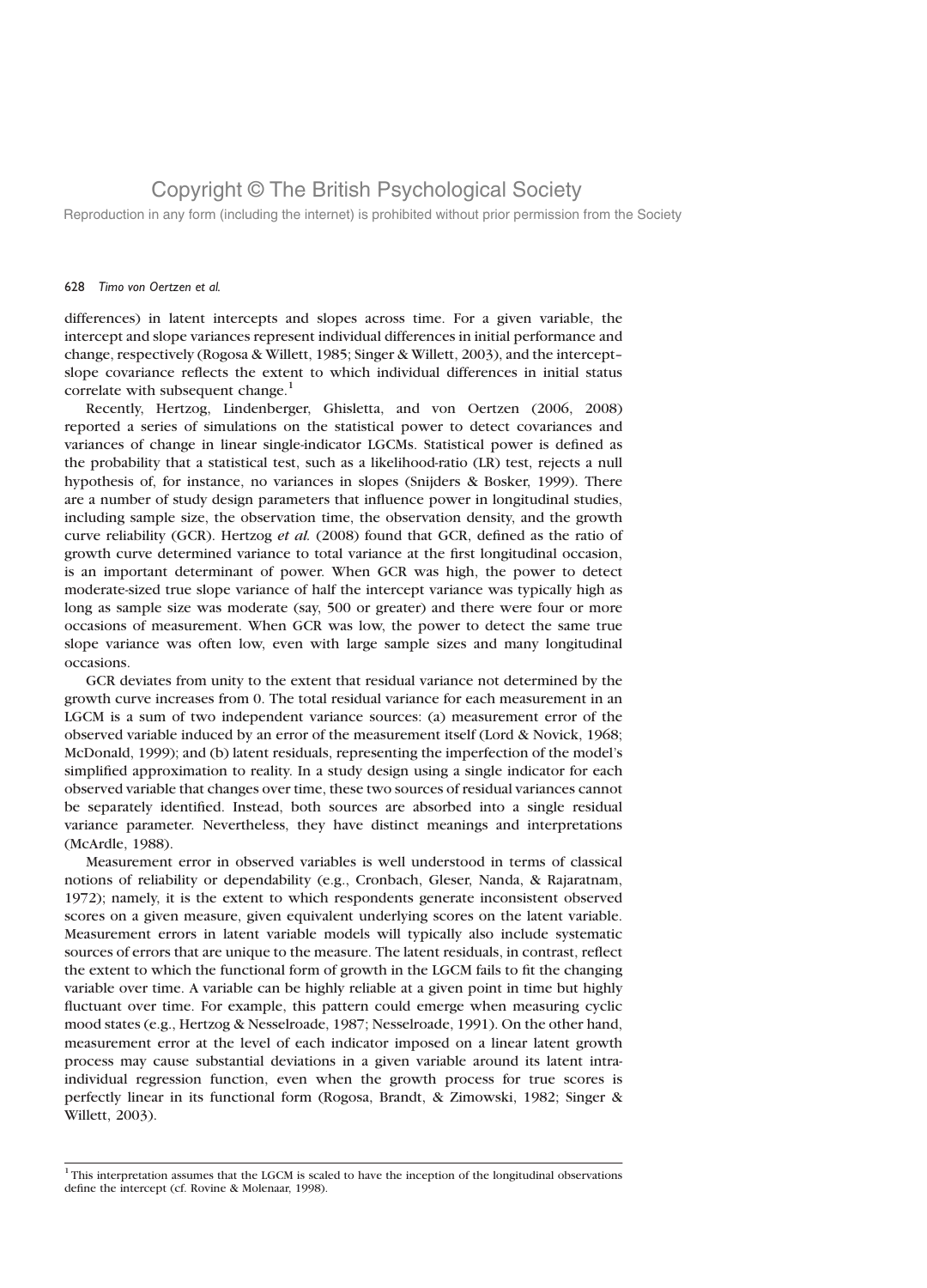Reproduction in any form (including the internet) is prohibited without prior permission from the Society



Effect of multiple indicators 629

Figure 1. Example LGCM with five occasions of measurement and three indicators at each measurement. The latent residuals  $R_1 - R_5$  affect the latent score at each time point, while the measurement errors  $E_{11}$ – $E_{53}$  affect each indicator separately. L, level; S, slope; X, latent score; O, observation.

In the present paper, we investigate multiple-indicator LGCMs (MI-LGCMs), in which two or more indicators are available at each occasion as measures for each latent variable. For our purposes, we assume that observed variables are available at all measurements, although this assumption can be relaxed (e.g., McArdle & Hamagami, 1992). However, our results are not limited to LGCMs but generalize to all structural equation models (SEMs) in which multiple indicators are exogenous manifest variables of common endogenous latent variables, irrespective of the regression model linking the two. Multiple indicators can be used for all SEMs, and the results regarding the benefits of multiple indicators for statistical power given in the present paper are valid regardless of the specification of the latent regression model defining constructs with multiple indicators.

An MI-LGCM is a second-order factor model (McArdle, 1988; Sayer & Cumsille, 2001) in which the first-order factors are defined by a classical occasion-specific longitudinal factor model (Tisak & Meredith, 1990). We assume the same indicators are available as measures of the first-order factors at all occasions. Figure 1 shows a hypothetical multiple-indicator model for a construct  $X$  measured at five time points by three indicators  $O_1$ ,  $O_2$ , and  $O_3$ . MI-LGCMs have been recommended by methodologists (McArdle, 1988; Sayer & Cumsille, 2001) but have not been as widely used in practice as single-indicator models.

In contrast to single-indicator LGCMs, MI-LGCMs allow one to separately estimate the two sources of residual variance, since by definition measurement error  $(E$  in Figure 1) acts independently on each indicator variable, whereas the latent residual  $(R$  in Figure 1) at each occasion of measurement influences all indicators for that occasion.<sup>2</sup> A second advantage of MI-LGCMs is that multiple indicators correct for attenuation due to random measurement error (e.g., Bollen, 1989), and hence the GCR to detect linear constraints in the parameters of the model increases with multipleindicator models compared to single indicators. Because of the importance of GCR to

 $2$  For convenience, we ignore the mixed case in which temporally correlated, systematic measurement error is shared by more than one indicator variable, but not all available indicator variables. Mixed cases can be handled by specifying and estimating the implied measurement residual covariances.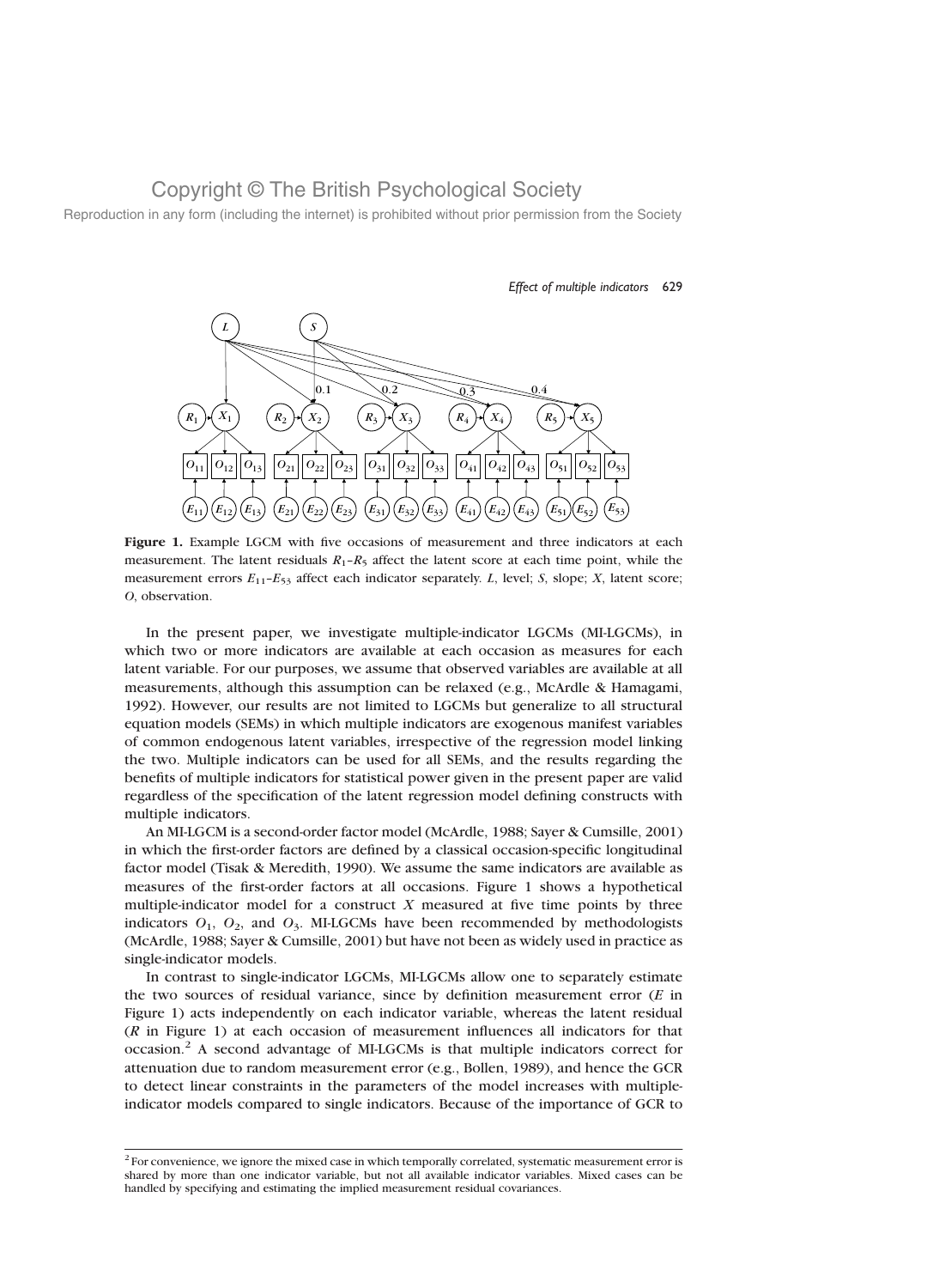Reproduction in any form (including the internet) is prohibited without prior permission from the Society

#### 630 Timo von Oertzen et al.

statistical power, Hertzog et al. (2008) speculated that multiple indicators could be an appropriate way to improve statistical power in LGCMs. Nevertheless, use of two or more tests to gain additional indicators may be costly, for instance in terms of money and respondent burden. Hence, it is important to evaluate how much power exactly can be gained from using multiple indicators in LGCMs.

Arguably, multiple indicators should be effective in reducing the impact of measurement error, but they should not affect the impact of latent residual variance. In the present paper, we apply extant formal results (cf. Dolan, Wicherts, & Molenaar, 2004; Hancock, 2006; Penev & Raykov, 2006; von Oertzen, 2010) to provide a simple proof for this assertion. We also show some implications of the independent effects on power for both residual variance sources  $R$  and  $E$  for applications of MI-LGCMs.

The separable influences on power lead to larger practical questions concerning the design of studies using LGCMs to analyse individual differences in change. Specifically, to what extent could limitations in GCR be compensated by using more indicators at each occasion? Adding indicators to a design may be less expensive than adding measurement occasions to study development in a longitudinal study. Hence, developmental researchers might wish to know the answer to the following question: how might one trade adding extra indicators for fewer longitudinal occasions of measurement and still maintain equal power to detect variances in slopes? Von Oertzen (2010) provided a general methodology to approach problems like this; combining his results with formal results about multiple indicators leads us to a formal expression for the trade-off between number of measurement occasions and number of indicators at each measurement for constant power to detect slope effects in an MI-LGCM. That is, we give an exact expression for how many occasions of measurement can be saved if additional indicators are added to the design while maintaining equal statistical power.

This problem can be understood as a case of optimal design for quantitative analysis of longitudinal data (e.g., Raudenbush & Xiao-Fang, 2001). As noted by Tomarken and Waller (2005), treatment of design optimality, in terms of cost and efficiency of a given design for adequately addressing critical hypotheses, is a much needed and somewhat neglected aspect of designing studies that target the use of SEMs. Statistical power provides a means of operationally defining optimal trade-offs between different features of the research design to make efficient and effective design choices (MacCallum, Lee, & Browne, 2010; Raudenbush & Xiao-Fang, 2001; see also MacCallum, Browne, & Li, 2006).

The remainder of this paper is organized as follows. In Section 2 we introduce the formal relation between multiple-indicator and single-indicator models and discuss its implications for designing multiple-indicator studies. We then provide a realistic research example to exemplify and validate the effects described analytically.

In Section 4 we show three main results that emerge from the combination of the analytical and empirical power analysis. First, we show how the two residual variance sources, i.e., latent residual and measurement error, affect statistical power in an MI-LGCM. Second, we give an example to show how costs of a study design may be reduced using the formal comparison of multiple-indicator models. Third, we investigate how many occasions of observation can be saved when adding additional indicators for the latent variable at each occasion in the example MI-LGCM. We then close by discussing the implications of these findings for the applied researcher.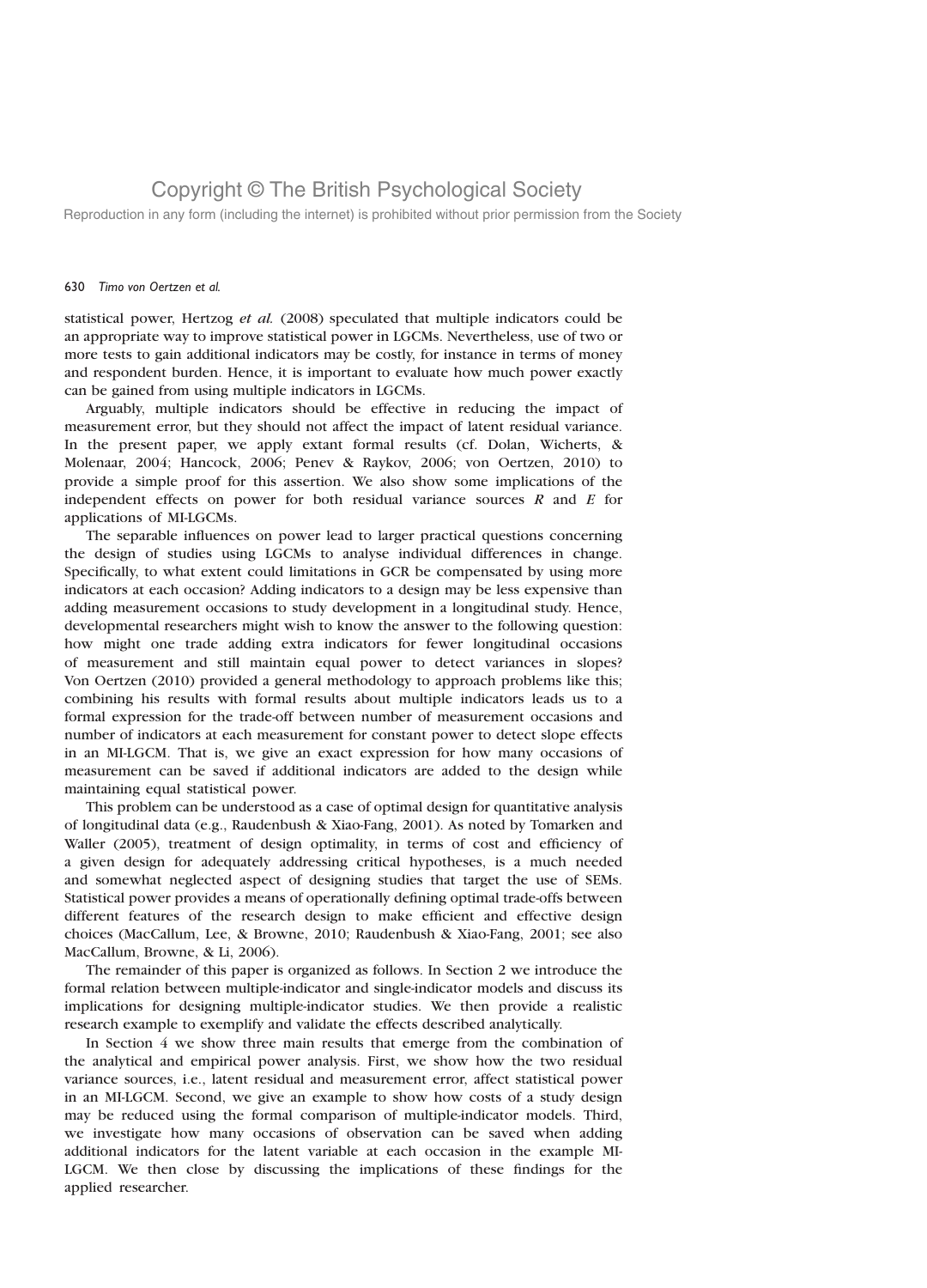Reproduction in any form (including the internet) is prohibited without prior permission from the Society

#### Effect of multiple indicators 631

#### 2. Analytical comparison of multiple-indicator models

Using multiple indicators to measure a single variable can be perceived as a method of improving the reliability of the measurement. For example, from a psychometric perspective, two indicators with low reliability could have equal or greater efficiency to answer a given research question than a model with a single but more reliable indicator. Although this fact is commonly accepted, it is difficult to concretize what precisely is meant by 'efficiency' without a quantitative conception of it.

One operationalization of efficiency is the statistical power of a given test on the data. While some applied researchers harbour a good conception about the reliability needed for a single indicator, it is much less intuitive to decide on the number of multiple indicators and their reliabilities when multiple indicators are a viable option. So, the question that arises is: what reliability would a single indicator need in order to achieve equivalent statistical power to that of a given set of indicators? In other terms, what is the 'effective' reliability of a given set of indicators?

In this paper, we make use of a fairly simple analytical equation: measuring a construct with K indicators with regression weights  $\lambda_1, \ldots, \lambda_K$  and normally distributed measurement error with known, fixed variances  $\sigma_1^2$ , ...,  $\sigma_K^2$ , the power of any LR test on parameters relevant to the construct is the same as that of a test on the construct measured by a single indicator with an effective error variance  $(\sigma_{\text{eff}}^2)$  of

$$
\sigma_{\text{eff}}^2 = \frac{1}{\sum_{i=1}^K \frac{\lambda_i^2}{\sigma_i^2}}.
$$
\n(1)

In other words, for the power of a test, it is irrelevant whether the construct is measured by multiple indicators of specified error variances or by a single indicator of accordingly lower error variance. As a side remark, equation (1) is the harmonic mean of the error variances of the normalized indicators. It is also the error variance of a weighted pooling of the indicators, with loadings  $1/\lambda_i$ .

Von Oertzen (2010) systematically investigated power equivalent models, i.e., measurement models that produce the same power for LR tests. He proved that the above equation is in fact necessary and sufficient for precise power equivalence. In the following, we will adopt the term power equivalent for two measurement models that produce the same power for an LR test against the same specified hypothesis.

Other papers have investigated implications of this equation for statistical power in SEMs. Dolan et al. (2004) showed that a special case of this equation is a necessary condition for two alternative models having equal mean of the theoretical distribution of the log-likelihood ratio. Using the fact that power can be approximated by assuming a non-central chi-square distribution (cf. Satorra, Saris, & de Pijper, 1991), Dolan et al. showed that the power is approximately equal for two sets of indicators if the above equation yields the same value for  $\sigma_{\mathrm{eff}}^2$ . Penev and Raykov (2006) provided an alternative proof that increased the generality of this condition. Independently, Hancock (2006) gave the same equation as a condition under which two sets of indicators allow for equally powerful tests, also using the non-centrality factor of the non-central chi-square distribution.

Dolan et al. (2004), Hancock (2006), and von Oertzen (2010) all argued that the main advantage of equation (1) over power approximations or Monte Carlo simulations is its generality. No matter how the construct that is measured by the multiple indicators emerges, the interdependency of the indicators can be described by equation (1). For example, consider a variable  $X$  that may be measured either by two indicators of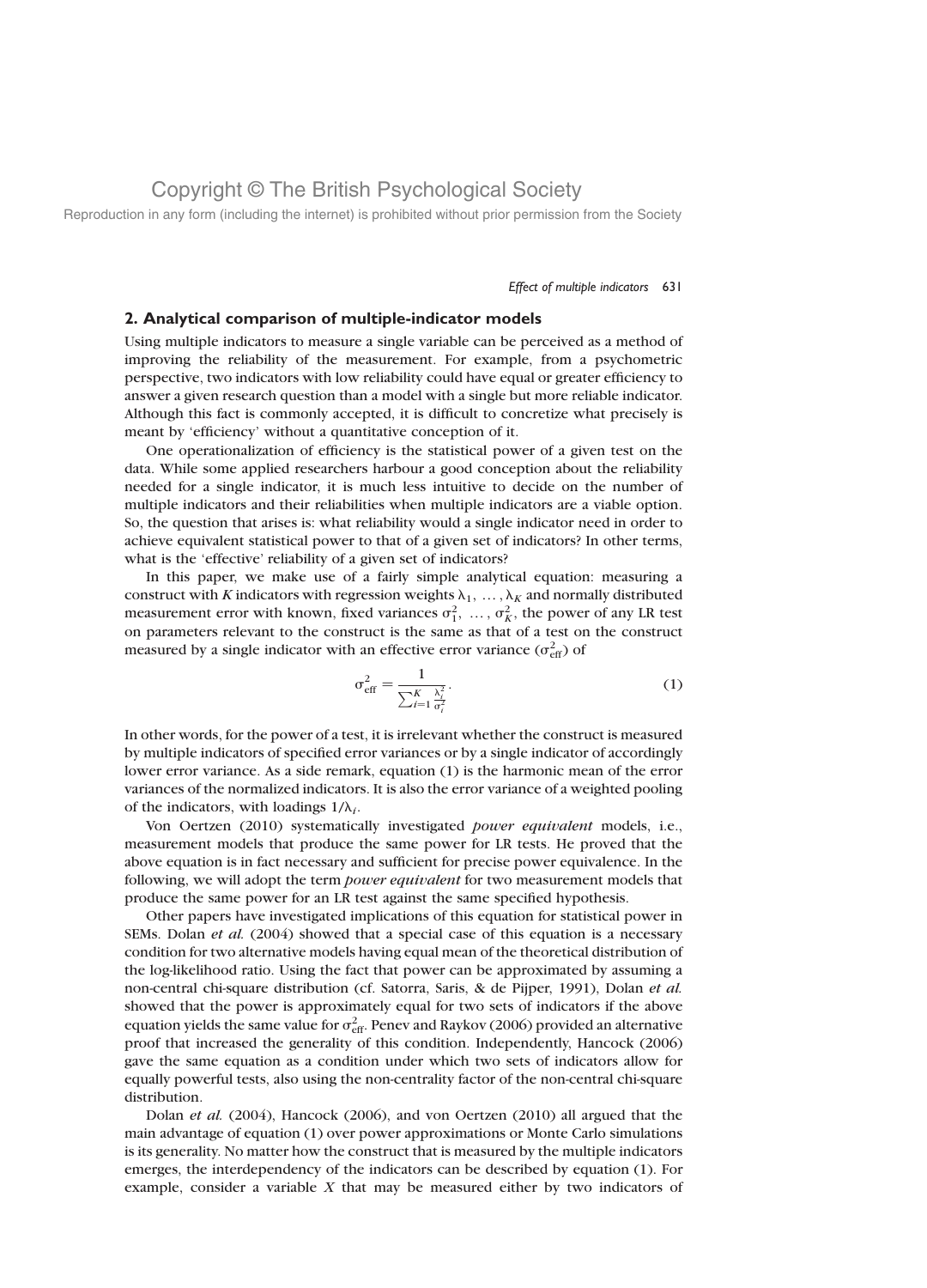Reproduction in any form (including the internet) is prohibited without prior permission from the Society

#### 632 Timo von Oertzen et al.

variance 1 and 7, or by two other indicators with variance 2 and 3 (in any unit). Intuitively, it is difficult to judge which set may yield higher data quality. Equation (1) shows that the effective error is 0.875 for the first set of indicators, and 1.2 for the second set of indicators. Thus, a test of a hypothesis regarding  $X$  will be more powerful with the first set of indicators. This will be equally true if  $X$  is measured just once in two groups (e.g., to test for equal means), or if  $X$  is measured longitudinally over several years assuming a linear LGCM (e.g., to test for a covariance between initial intercept and slope), or if  $X$  is measured in comparison to a second variable  $Y$  in a bivariate model such as a bivariate dual change score model (cf. McArdle *et al.*, 2004).

In this paper, we apply the equation to an MI-LGCM as a frequently used model which is important for many longitudinal studies. To compare the relative effect of the latent residual and measurement error on power, we consider the total variance of one measurement, which is the effective error from equation (1) plus the latent residual (see Appendix). This sum allows us to investigate the relative effect of two sources of residual variance.

In a second step, we compare the relative influence of indicators against the number of measurement occasions in the MI-LGCM, i.e., how often the variable of interest has been measured longitudinally in a fixed time-span. To do this, we integrate equation (1) into an equation given by von Oertzen (2010) that computes the effective error of a linear LGCM; the corresponding mathematical derivations can be found in the Appendix. The result allows us to compare how many measurement occasions can be saved if each construct is measured by multiple indicators while keeping the compared models power equivalent, i.e., while keeping the power of a test against a hypothesis involving the latent variables of the MI-LGCM constant. Note that although we exemplify the power here with a specific LR test (namely, a test on variance of slope), von Oertzen (2010) showed that an analogous result can be obtained for all other LR tests in this MI-LGCM.

#### 3. Simulation model

We applied equation (1) to the specific problem of estimating power to detect a variance of slope in a linear LGCM. If it can be shown analytically for a family of LGCMs that they are power equivalent, power only needs to be computed for one of the LGCMs. Specifically, two LGCMs from that family that use two different sets of indicators with the same effective error given by equation (1) will always yield the same power for an LR test against a hypothesis of zero variance.

In the following, we estimated statistical power in a linear LGCM for four instances of the set of parameter variations explored more fully by Hertzog et al. (2008). The model is given in Figure 1. The target variable is observed at five occasions of measurement, with factor loadings of the slope increasing from 0 to .4 in steps of .1. All means are fixed to 0. The variance of the intercept is set to 100, and the variance of the slope to 50. The covariance of intercept and slope was set either to 25.36, which corresponds to a correlation of .5, or to 0. The simulated test population consists of  $N = 200$  or 500 observations.

The latent score determined by the growth process of the variable in the model is measured by multiple indicators. Hence, each measurement has two sources of variance in addition to its latent score: a normally distributed residual variance that is common to all indicators, and a measurement error that is independently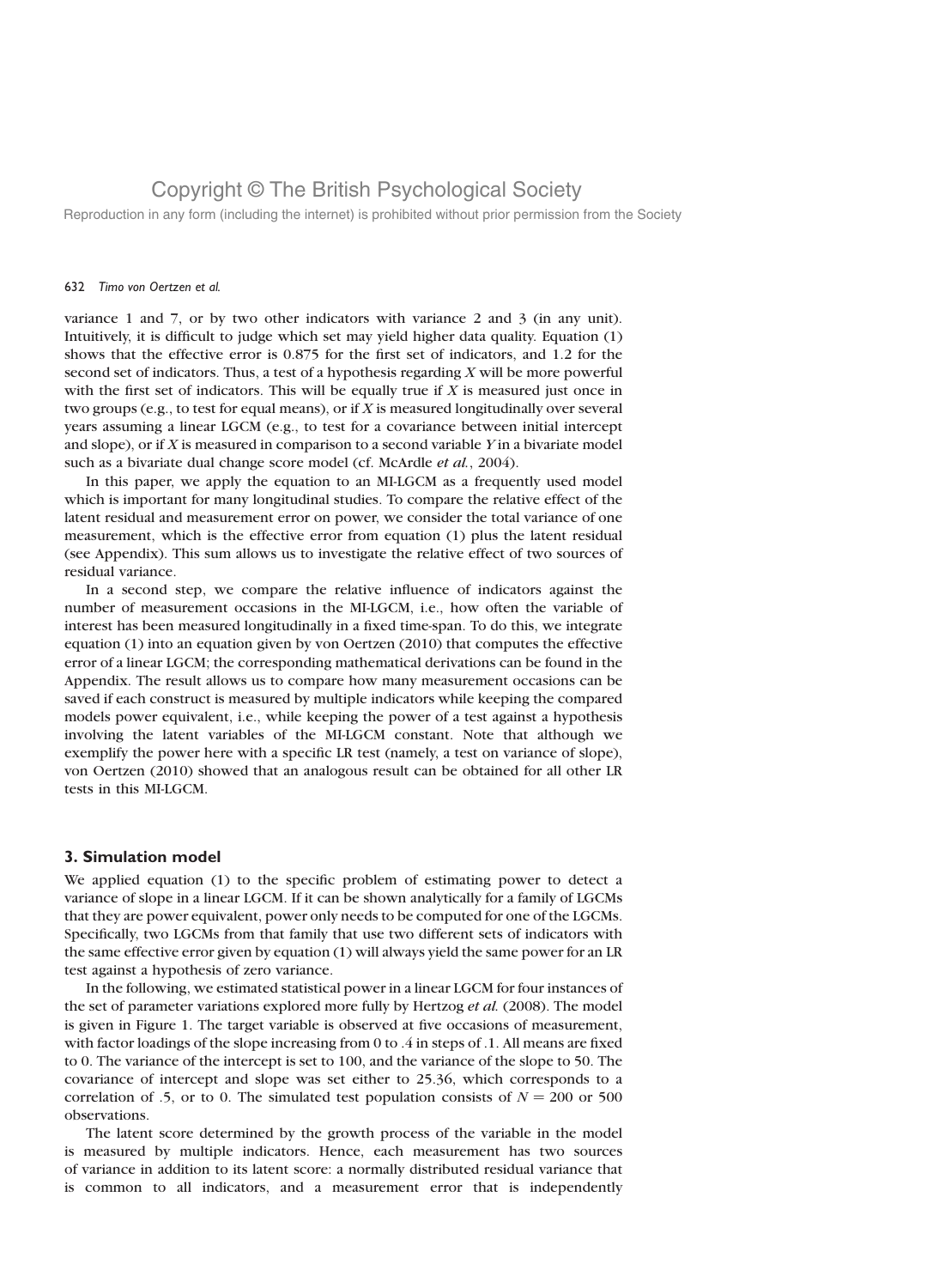Reproduction in any form (including the internet) is prohibited without prior permission from the Society

#### Effect of multiple indicators 633

distributed and of equal variance for each indicator. Both of these sources were manipulated in some conditions to validate the accuracy of the analytical transformations (see Table 1). We verified these transformations in a Monte Carlo simulation on an MI-LGCM with 10,000 repetitions, using the engine introduced by von Oertzen, Ghisletta, and Lindenberger (2010).

For all further power values given in this paper, we made use of the fact that if power is known as a function of GCR, equation (1) allows one to compute all different variations of MI-LGCMs with the same effective error variance. Figure 2, adapted from Hertzog et al. (2008), provides the power to reject the null hypotheses of zero slope variance, using an LR test with two degrees of freedom and a 5% significance criterion. The test compares the full model to a nested model with the slope variance and the intercept-slope covariance fixed at zero.<sup>3</sup> Each function plots power as a function of GCR. Each panel has a family of power curves for different numbers of occasions of measurement, and the different panels manipulate the intercept–slope correlation and sample size. The thick lines within four of the panels of Figure 2 designate four power curves we used to evaluate the trade-offs in power as a function of the number of indicators, latent residual and measurement error. We replicated each power value with 10,000 repetitions of a Monte Carlo simulation, yielding the same power values within the precision of the simulation.

#### 4. Results

#### 4.1. Latent residual versus measurement error

To compare the influence of both residual variance sources with a fixed number of indicators, and also to check on the accuracy of the power equivalence transformations, we compared results from the reformulated model to actual simulations of a set of possible models. The results are shown in Table 1. The number of indicators was fixed to three, all with a factor loading of 1.0 and identical measurement error variance. The error variance is given in the first column, and the latent residual variance is shown in the second. These two values were varied systematically to compare a variety of different residual variances and measurement error variances. The sum of these two variances is the basis for the GCR (i.e., the ratio of all variance which is not part of the growth process to the total residual variance) of a single indicator at the first measurement occasion (column 3). The effective error, i.e., the error that a singleindicator model with identical power would have, computed using equation (1), is given in column 4. The estimated power to reject a hypothesis of zero slope variance in columns 6–9 is given for two different intercept–slope correlations (0 and .5) and two sample sizes ( $N = 200$  and 500).

As predicted by the analytical equation, lines with identical effective error are indeed power equivalent, i.e., generate equal power, to the level of precision afforded by the simulation (within a margin of 1.3 percentage points). For example, compare lines 4, 11, and 13, in which three models with an effective error of 20.33, but with different

<sup>&</sup>lt;sup>3</sup> This LR test is at a boundary of the parameter space. Stoel, Garre, Dolan, and Wittenboer (2006) argue for a mixture distribution test in general practice for such cases; Savalei and Kolenikov (2008) give reasons against this suggestion. When following Stoel et al. (2006), all power values in the sequel would be slightly higher. Importantly, though, the relative contribution of the indicators would still be unchanged, and all subsequent results in this paper remain the same.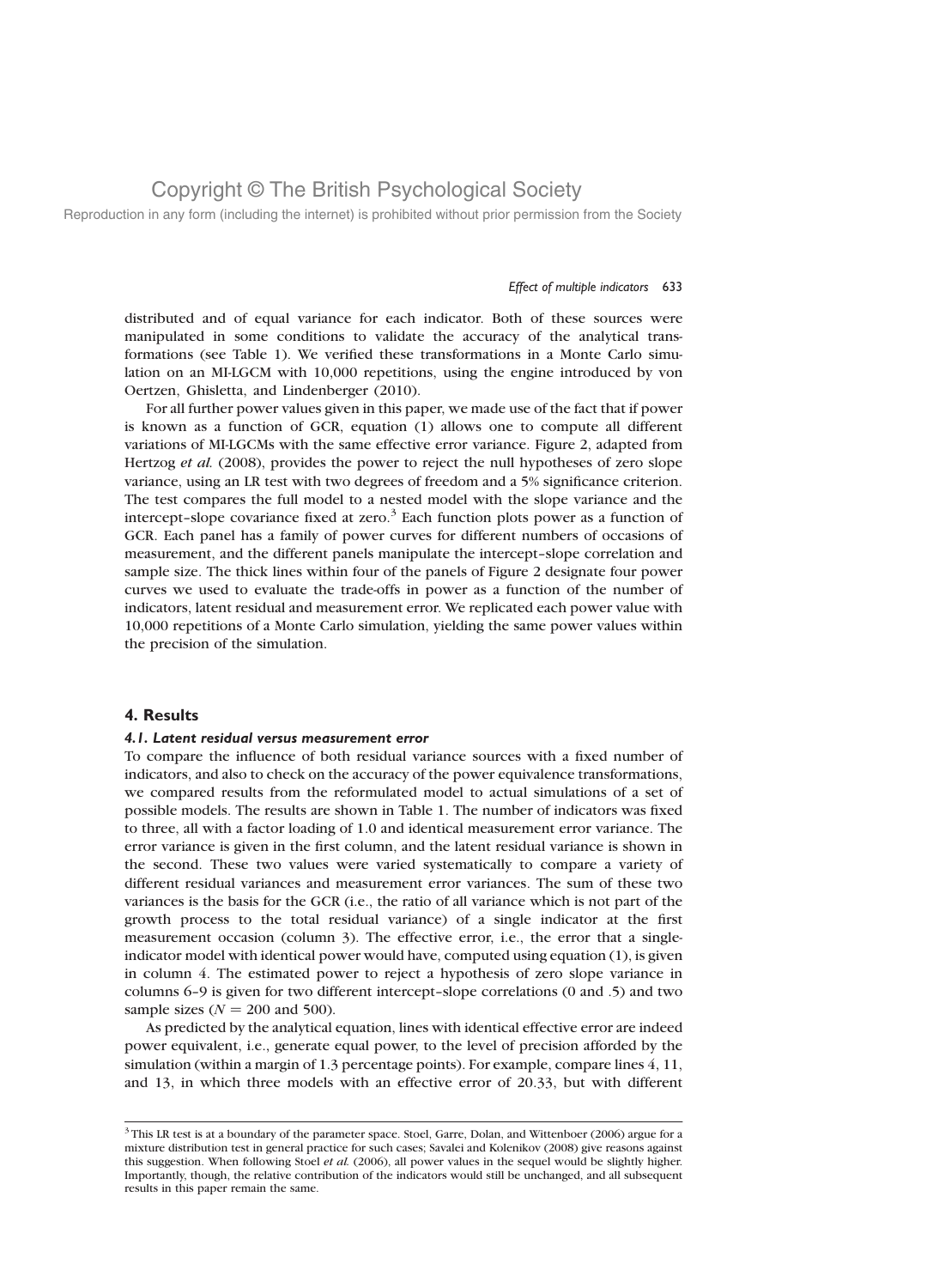|                 | Table 1. Power and effective reliabil  | lity for different indicator error and latent residual                                                                                                           |                 |                                             | Power <sup>[%]</sup>                                                                 |                                     |                                          |
|-----------------|----------------------------------------|------------------------------------------------------------------------------------------------------------------------------------------------------------------|-----------------|---------------------------------------------|--------------------------------------------------------------------------------------|-------------------------------------|------------------------------------------|
|                 |                                        |                                                                                                                                                                  |                 | t,                                          | $\circ$<br>$\label{eq:1} \prod_{i=1}^n \left\{ \prod_{i=1}^n \frac{1}{n_i} \right\}$ | $\vert\vert$<br>r                   | v.                                       |
| Indicator error | Latent residual                        | Reliability of first indicator                                                                                                                                   | Effective error | 200<br>$\left\vert {}\right\vert$<br>$\geq$ | 500<br>$\vert\vert$<br>$\geq$                                                        | 200<br>$\left  {}\right $<br>$\geq$ | 500<br>$\overline{\mathbf{I}}$<br>$\geq$ |
| $\overline{0}$  |                                        | 991                                                                                                                                                              | 0.33            | 100.0                                       | 100.0                                                                                | 100.0                               | 100.0                                    |
| 5.0             | $\stackrel{\circ}{\scriptstyle \cdot}$ | 943                                                                                                                                                              | 5.33            | 100.0                                       | 100.0                                                                                | 100.0                               | 100.0                                    |
| 10.0            |                                        | 901                                                                                                                                                              | 10.33           | 96.2                                        | 100.0                                                                                | 100.0                               | 100.0                                    |
| 20.0            | 1.0                                    | 826                                                                                                                                                              | 20.33           | 57.5                                        | 92.9                                                                                 | 97.0                                | 100.0                                    |
| 0.0             | 16.0                                   | 862                                                                                                                                                              | 5.33            | 100.0                                       | 100.0                                                                                | 100.0                               | 100.0                                    |
| 5.0             | 16.0                                   | .826                                                                                                                                                             | 10.33           | 96.6                                        | 100.0                                                                                | 100.0                               | 100.0                                    |
| 10.0            | 16.0                                   | .794                                                                                                                                                             | 15.33           | 76.6                                        | 99.2                                                                                 | 99.4                                | 100.0                                    |
| 20.0            | 16.0                                   | .735                                                                                                                                                             | 25.33           | 40.4                                        | 80.2                                                                                 | 92.6                                | 100.0                                    |
| 0.0             | 31.0                                   | 763                                                                                                                                                              | 10.33           | 96.0                                        | 100.0                                                                                | 100.0                               | 100.0                                    |
| 5.0             | 31.0                                   | .735                                                                                                                                                             | 15.33           | 77.5                                        | 99.0                                                                                 |                                     | 100.0                                    |
| $10.0\,$        |                                        | 709                                                                                                                                                              | 20.33           | 56.3                                        | 93.0                                                                                 | 99.5<br>97.1                        | 100.0                                    |
| 20.0            | $31.0$<br>$31.0$                       | 662                                                                                                                                                              | 30.33           | 32.3                                        | 66.6                                                                                 | 86.9                                | 99.9                                     |
| 0.0             | $61.0$                                 | 621                                                                                                                                                              | 20.33           | 56.1                                        | 93.2                                                                                 | 97.2                                | 100.0                                    |
| 5.0             | $61.0$                                 | 602                                                                                                                                                              | 25.33           | 41.7                                        | $\overline{80.1}$                                                                    | 92.8                                | 100.0                                    |
| $10.0\,$        | 61.0                                   | 585                                                                                                                                                              | 30.33           | 31.6                                        | 66.9                                                                                 | 86.7                                | 99.9                                     |
| 20.0            | 61.0                                   | 552                                                                                                                                                              | 40.33           | 20.1                                        | 46.3                                                                                 | 75.0                                | 98.8                                     |
|                 |                                        | Note. Systematically altering measurement error (first column) and latent residual (second column), the table gives the reliability of a single indicator (third |                 |                                             |                                                                                      |                                     |                                          |
|                 |                                        | column) and the effective error (fourth column), i.e., the error variance that a single-indicator model would need to have to provide identical power            |                 |                                             |                                                                                      |                                     |                                          |
|                 |                                        | Columns 5-8 give the power to reject the null hypothesis of zero slope variance for two different intercept-slope correlations and two different sample          |                 |                                             |                                                                                      |                                     |                                          |
|                 |                                        | sizes. All power values were independently simulated using a Monte Carlo simulation with 10,000 repetitions each. All rows with identical effective error        |                 |                                             |                                                                                      |                                     |                                          |
|                 |                                        | (which are lines 2 and 5; lines 3, 6, and 9; lines 7 and 10; lines 4, 11, and 13; lines 8 and 14; and lines 12 and 15) show identical power within an error      |                 |                                             |                                                                                      |                                     |                                          |
|                 |                                        | margin of 1.3 percentage points, which is within the confidence interval of the simulation                                                                       |                 |                                             |                                                                                      |                                     |                                          |

### 634 Timo von Oertzen et al.

Table 1. Power and effective reliability for different indicator error and latent residual

# Copyright © The British Psychological Society

Reproduction in any form (including the internet) is prohibited without prior permission from the Society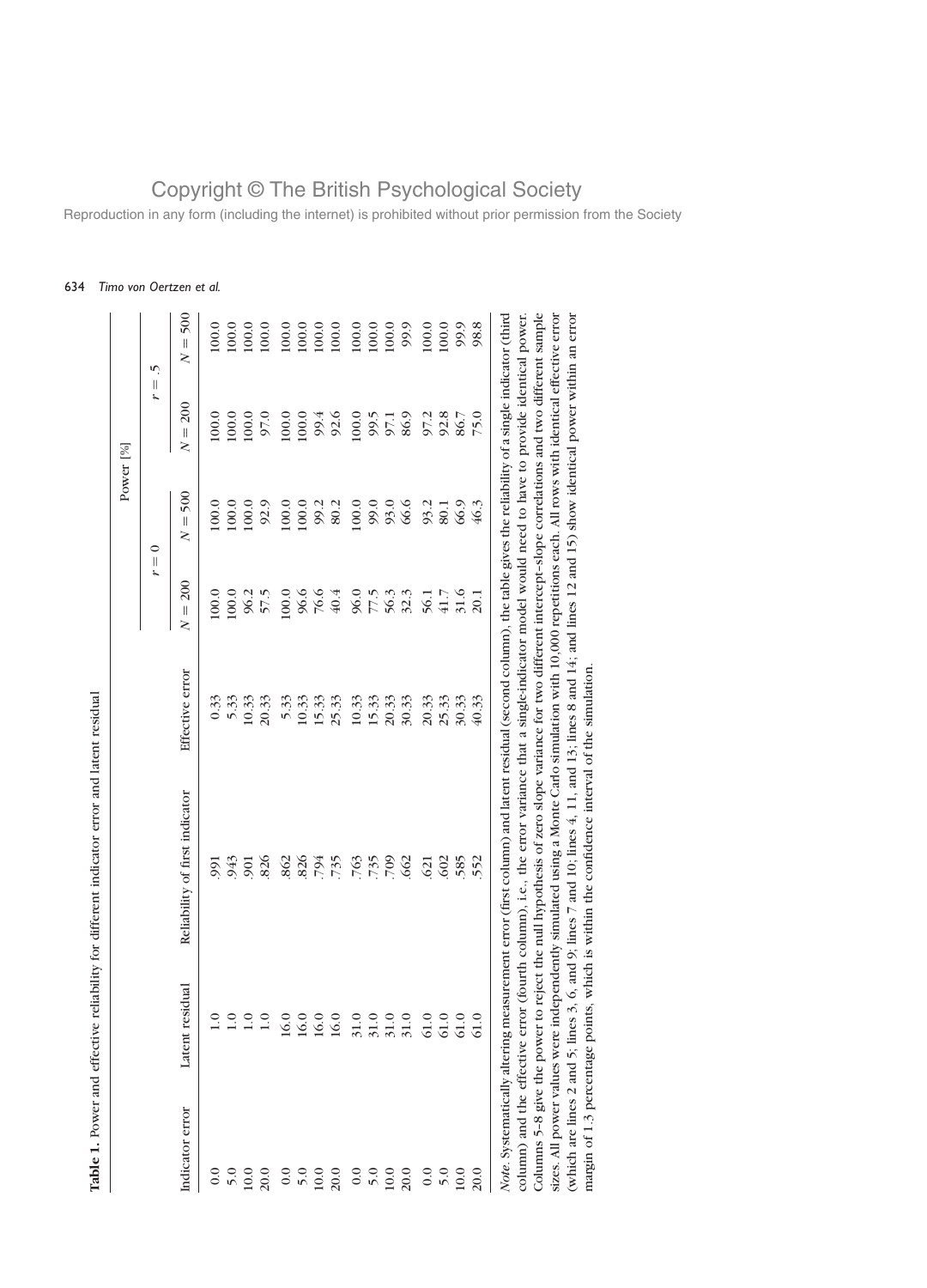Reproduction in any form (including the internet) is prohibited without prior permission from the Society



#### Effect of multiple indicators 635

Figure 2. The power of a test to reject the null hypothesis of zero slope variance as a function of GCR, as reported by Hertzog *et al.* (2008). The data are plotted for three sample sizes ( $N = 100$ , 200, and 500) and three different intercept–slope correlations  $(-5, 0, \text{ and } 5)$ . The curves in each panel correspond to different number paper are shown as of longitudinal occasions. The four situations used in this thick curves. (Figure adapted from Hertzog et al., 2008).

constellations of measurement error variance and latent residual variance, produce approximately the same estimated power to detect the slope variance in all four conditions (power values in all four lines are close to 0.57, 0.93, 1.0, and 1.0, respectively).

To reiterate, the effective error is independent of the actual model that is used and would be identical for other models, for instance group comparisons or dual change score models, or any other model with normally distributed measurement error. For different pairs of values of latent residual and measurement error with identical effective error, the power for a test against any given hypothesis on the latent parameters of these models would have the same value. What this value is depends on the actual given model, but when comparing different combinations between latent residual and measurement error, the model and the test are irrelevant (cf. Dolan et al., 2004; Hancock, 2006; von Oertzen, 2010).

Figure 3 shows the increase in power (scaled as the proportion of simulated cases when the null hypothesis is correctly rejected) for detecting slope variance with increasing number of indicators for the same reliability of a single indicator at the first measurement occasion, partitioned into different proportions of latent residual and measurement error. The four panels correspond to two different correlations  $r$  of intercept and slope (0 and .5) and two different sample sizes ( $N = 200$  and 500). Note that only the thick curves in Figure 2 were used (i.e., just one series of univariate LGCM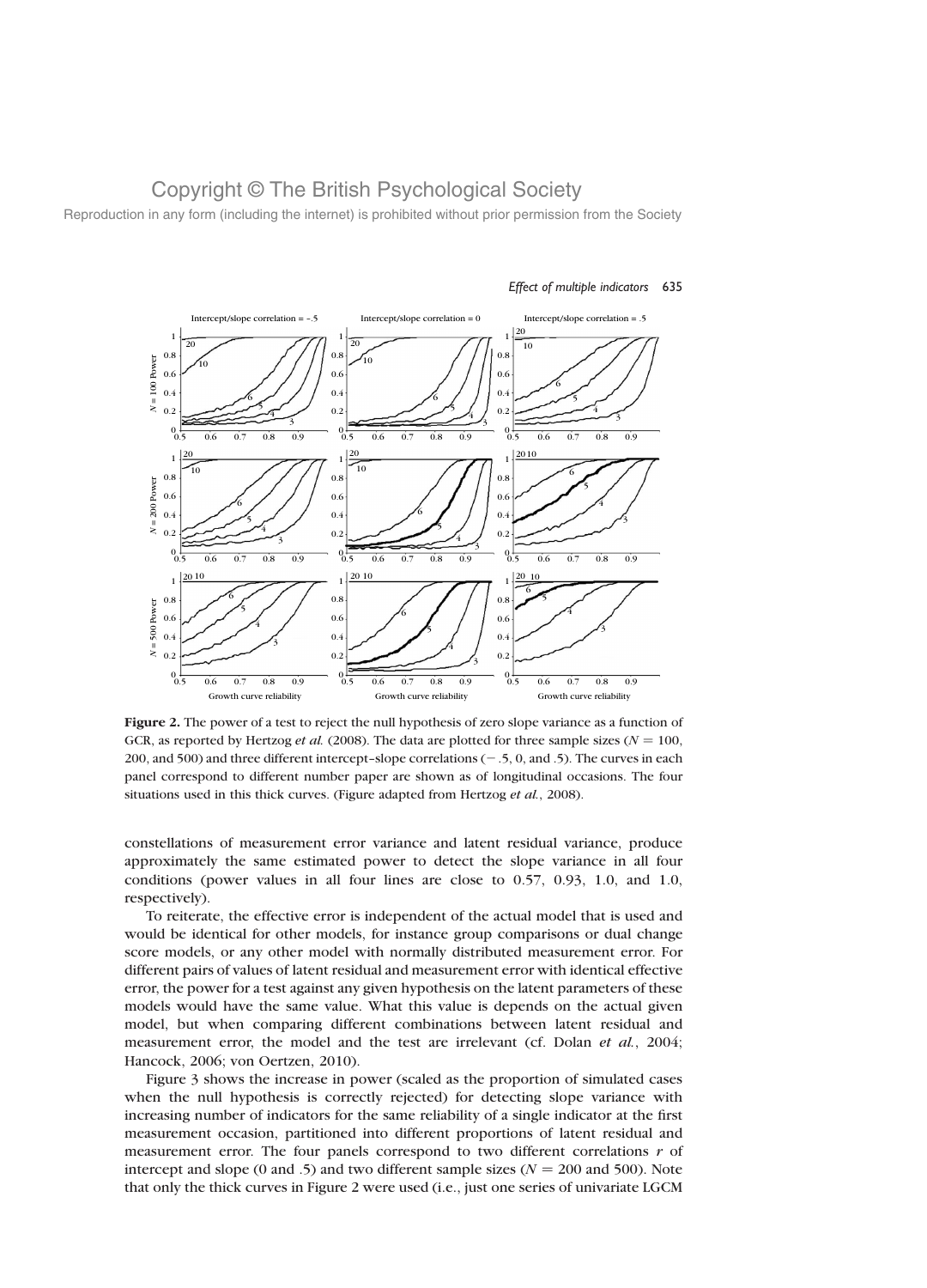Reproduction in any form (including the internet) is prohibited without prior permission from the Society



#### 636 Timo von Oertzen et al.

Figure 3. Power to detect a slope variance of 50 at an intercept variance of 100, using five measurements occasions (weights from 0.0 to 0.4, in steps of 0.1). Power is given for four different situations, crossing two values for intercept-slope correlation ( $r = 0$  and .5) and two sample sizes  $(N = 200$  and 500). The *x*-axis gives the number of indicators at each measurement occasion. The error of one indicator at the first measurement occasion is fixed to 80 (reliability .55) in all three curves, but differently partitioned on residual at the latent level of the model and the measurement error at each indicator. While the curves with no latent residual quickly rise to an asymptote of perfect power in all four panels, the curves with all residual variance in the latent residual are unaffected by increasing the numbers of indicators. The middle curve in all four panels corresponds to a residual variance of 40 and measurement error of 40, and rises less quickly to a lower asymptote.

simulations per panel) to create the full set of values crossing residual and measurement error values. Every possible partitioning of residual variance could be derived using equation (1).

It can be seen that if the total residual variance is comprised solely of indicator measurement error (the highest curve in each panel), power quickly rises to an asymptote of 1.0 with an increasing number of indicators per measurement. If on the other hand the total residual variance is completely comprised of the latent residual (the lowest curve in each panel), multiple indicators do not increase the power to detect the variance of slope. The middle curve in each panel shows a mixed case where half of the residual variance is latent, the other half due to measurement error. Power here also increases to an asymptote, but one that is below 1.0. To be precise, the asymptote is the power value of a model with the latent residual variance as total residual variance. Note that the same qualitative picture emerges from all four situations given, but that in situations where power was high to begin with (e.g.,  $N = 500$  and  $r = .5$ ), the beneficial effect of adding more indicators is accordingly less pronounced.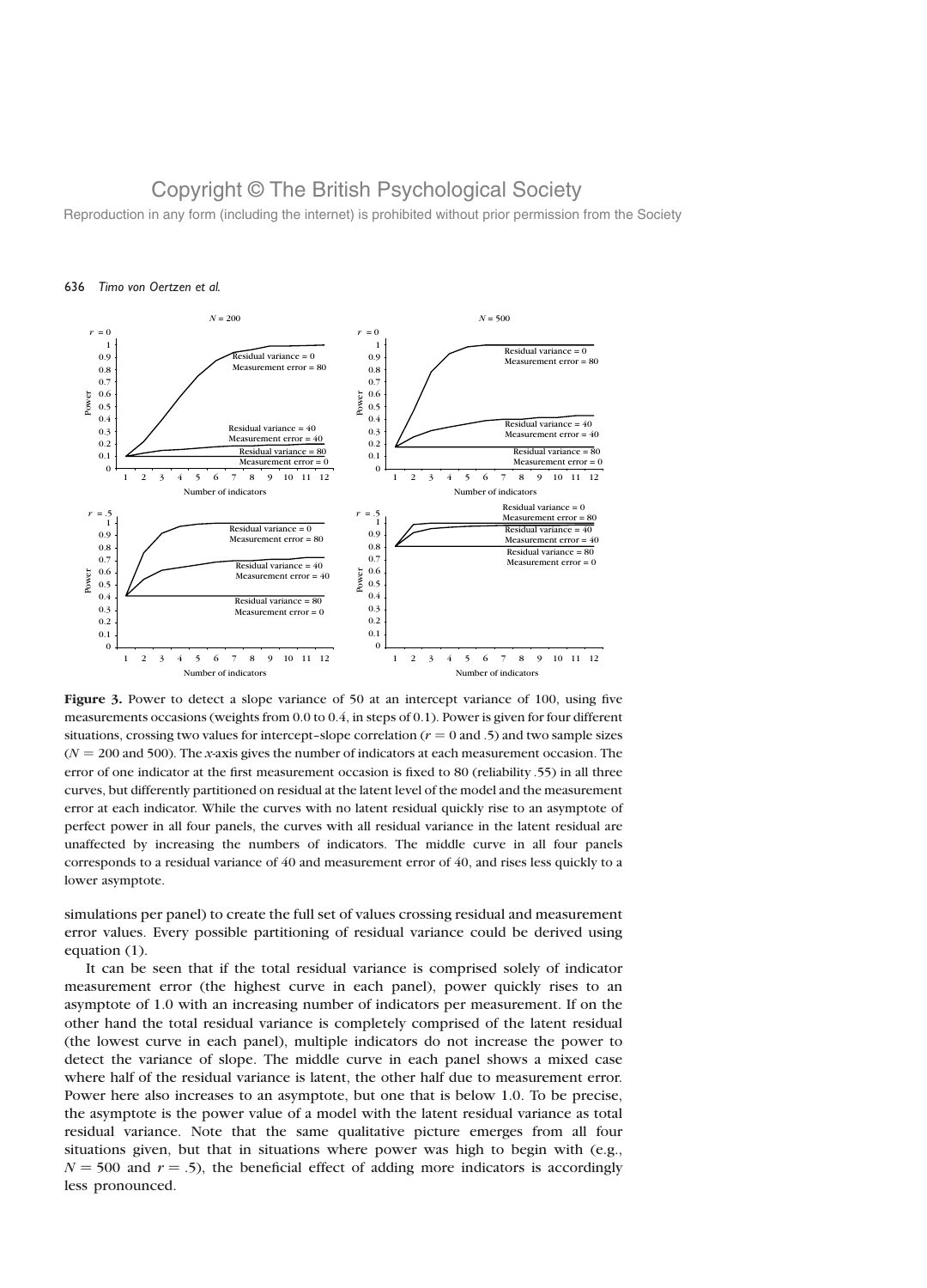Reproduction in any form (including the internet) is prohibited without prior permission from the Society



#### Effect of multiple indicators 637

Figure 4. Power to detect variance of slope in an LGCM with three indicators of the same reliability, for two values of intercept-slope correlation ( $r = 0$  and .5) and two sample sizes  $(N = 200$  and 500). The x-axis in each panel shows the latent residual, i.e., the variance at the latent intercept common to all three indicators, while the  $\gamma$ -axis shows the variance of the measurement error at each indicator. Note that in all four panels, the iso-powers are always straight lines with a slope of  $-3$ .

Figure 4 gives three-dimensional power plots for the four base curves selected from Figure 2. These plots examine a full range of jointly manipulated residual variance and measurement error variance for each base model that has been simulated, applying equation (1). The x- and y-axes show the latent residual and the measurement error specific to each indicator, respectively. The  $z$ -axis shows the power to detect a variance of slope in the LGCM described above. Power is at 1.0 in the upper left corner where both residual variance sources are zero and monotonically drops when either residual variance source is increased. Yet, the decrease is steeper when increasing the latent residual (right face) than when increasing measurement error (left face). The actual power values in the front left face of each panel in Figure 4 were estimated by a Monte Carlo simulation. Then, using equation (1), all other values of the three–dimensional space were computed from that.

The iso-power lines, that is, the lines between measurement error and latent residual that give the same power in all panels of Figure 4, are all linear (cf. Figure 5). While the actual power values are dependent on the parameters of the specified LGCM, the structure of the iso-power lines in Figure 5 is independent of the underlying model; they may correspond to different power values, but they will still be linear with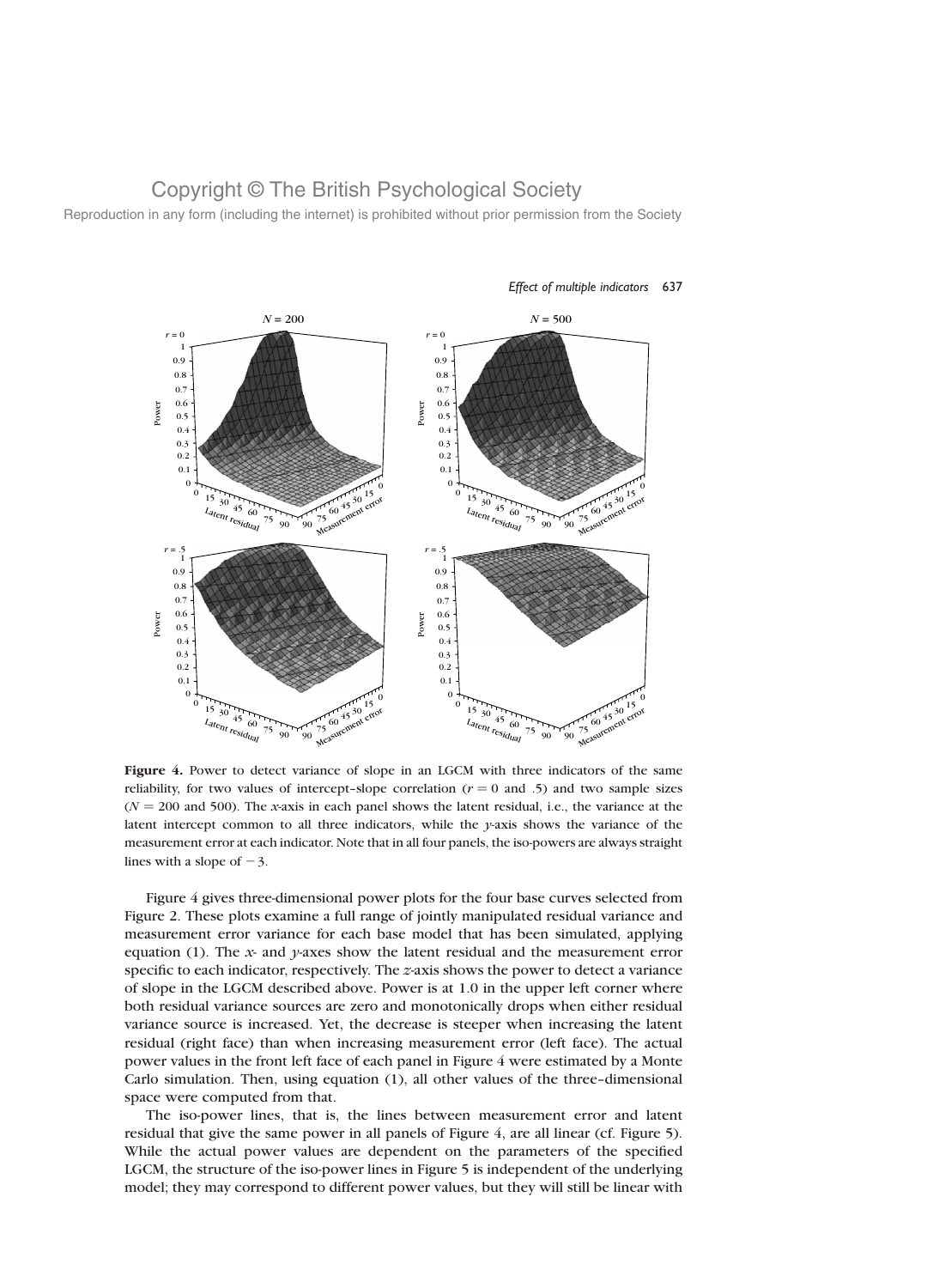Reproduction in any form (including the internet) is prohibited without prior permission from the Society

#### 638 Timo von Oertzen et al.



Figure 5. Lines of equal power to detect a parameter with three indicators of the same reliability. The x-axis gives the latent residual, the  $y$ -axis gives the measurement error. The lines shown are the iso-power lines for all four panels of Figure 4, and in fact for all SEMs using multiple indicators. We see that although the specific latent model is important for the values of power, the iso-power lines are completely independent of the particular latent model constituting the measured construct.

a slope of  $-3$  (minus the number of indicators per measurement), as can be seen from equation (1). In other words, regardless of the model underlying the constructs, a decrease in residual variance is always three times better than an equal decrease in measurement error if three indicators of equal quality are used to measure the construct, which means that in order to balance an increase in residual variance, a three times greater decrease in measurement error must be achieved.

For an illustration of the effect of the number of indicators on the plots in Figure 4, the interested reader may access www.powerequivalence.com. On this website there is an interactive Excel spreadsheet where the reader may specify a number of indicators and observe how Figures 4 and 5 change accordingly.

#### 4.2. Selecting indicators in a longitudinal design

As shown, increasing the number of indicators has benefits for statistical power in LGCMs. Nevertheless, the practical issue from a design perspective is in choosing which indicators to use, considering the costs of implementing different measurement schemes. We demonstrate a simple use of equation (1) which is generic to all multipleindicator models. This approach complements the procedures for a priori power calculations using goodness-of-fit indices recommended by MacCallum et al. (2006), while additionally addressing a specific design question.

As an example, assume a researcher wants to design a longitudinal study with five occasions of measurement to investigate a training effect using a single indicator with a measurement error variance of 10 units, at a resource cost of \$100 per participant and measurement occasion. As an alternative, four other indicators could be used in any combination to measure the same underlying construct. Among these, one has an error variance of 15 and costs of \$30 per participant and measurement, while the other three have an error variance of 30 and costs of \$20 per participant and measurement occasions.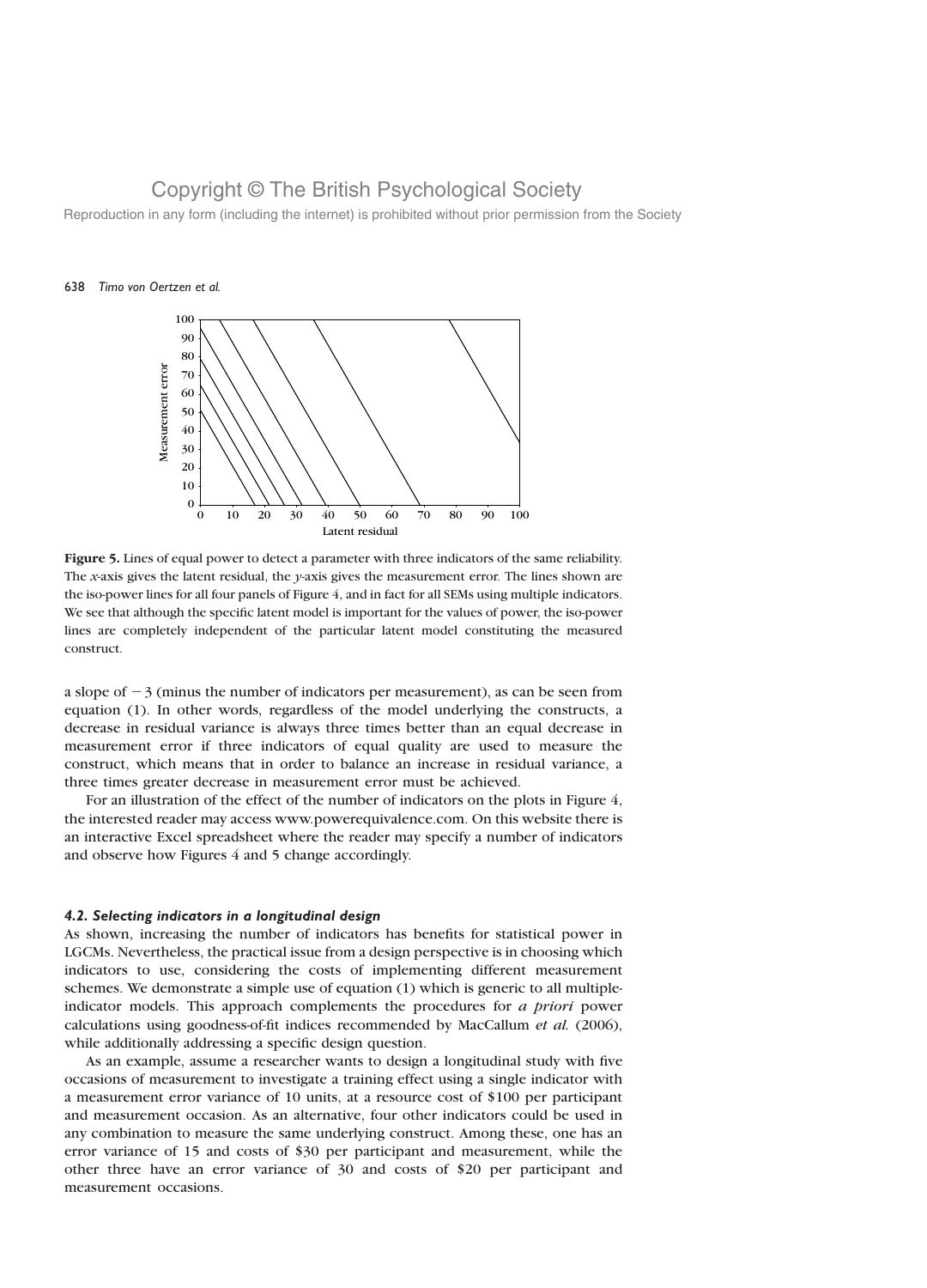Reproduction in any form (including the internet) is prohibited without prior permission from the Society

#### Effect of multiple indicators 639

As can be seen in Table 1, the initial design then would have a power of approximately 97% (third line, with a slight correction because of the measurement error). The total monetary costs would be  $200 \times 5 \times $100 = $100,000$ . Equation (1) shows that identical power can be achieved by using the three indicators with identical error variance of 30:

$$
\frac{1}{\frac{1}{30} + \frac{1}{30} + \frac{1}{30}} = 10.
$$
 (2)

This corresponds to line 9 in Table 1. The costs would then reduce to  $200 \times 5 \times 3 \times $20 = $60,000$ . In fact, again the same power is reached by using the indicator with medium reliability together with one of the least expensive indicators:

$$
\frac{1}{\frac{1}{30} + \frac{1}{15}} = 10.
$$
 (3)

The costs for this third possible study design are  $200 \times 5 \times (\$20 + \$30) = \$50,000$ .

All three possible designs have exactly the same power to detect the covariance between intercept and slope, but differ by a factor of 2 with respect to the financial costs of the study. Moreover, other factors, such as higher risk of drop-out and greater retest effects, can be considered when applying this method.

#### 4.3. Multiple indicators versus measurement occasions

An important decision when planning a longitudinal study involves finding the best compromise between the number of occasions of measurement and the number of indicators at each measurement occasion. Assume a researcher wants to investigate whether there is a non-zero variance of slope in a cognitive training programme. For example, assume that in the population, the slope is uncorrelated with the intercept, and its variance is half the size of the intercept variance (e.g., as before, 100 and 50 units). Assume further that the initial study design has six measurement occasions using four indicators at each occasion, each indicator with an error variance of 20, and a negligible latent residual. In this situation, we estimated the power to be 99%.

The Appendix demonstrates how equation (1) can be combined with results from von Oertzen (2010) to analytically describe how many indicators must be chosen for a given number of observations to get the same power as in the original study design. Figure 6 shows the graph of this equation. Note that theoretically the number of indicators and the number of observations can take any non-negative real value, but since in practice these are positive integers, the circles denote points with integer values for the number of indicators. With four indicators, we need 6 measurement occasions to get a power of 0.99, as already mentioned. This corresponds to a total of 24 tests for each participant. With three indicators, we get the same power with 9 measurement occasions; this corresponds to 27 tests in total, so this study design with the same power will presumably be more expensive. Only 2 indicators are necessary to get the same power with 15 measurement occasions (30 tests in total), and with a single-indicator design, 31 occasions would be necessary to get the same power. The design with the fewest measurements per participant uses 4 measurement occasions with 5 indicators, which gives a total of only 20 tests per participant. Note that the advantage is presumably even stronger, since administering multiple tests at a single session is usually cheaper in terms of resources than administering a single test over multiple sessions.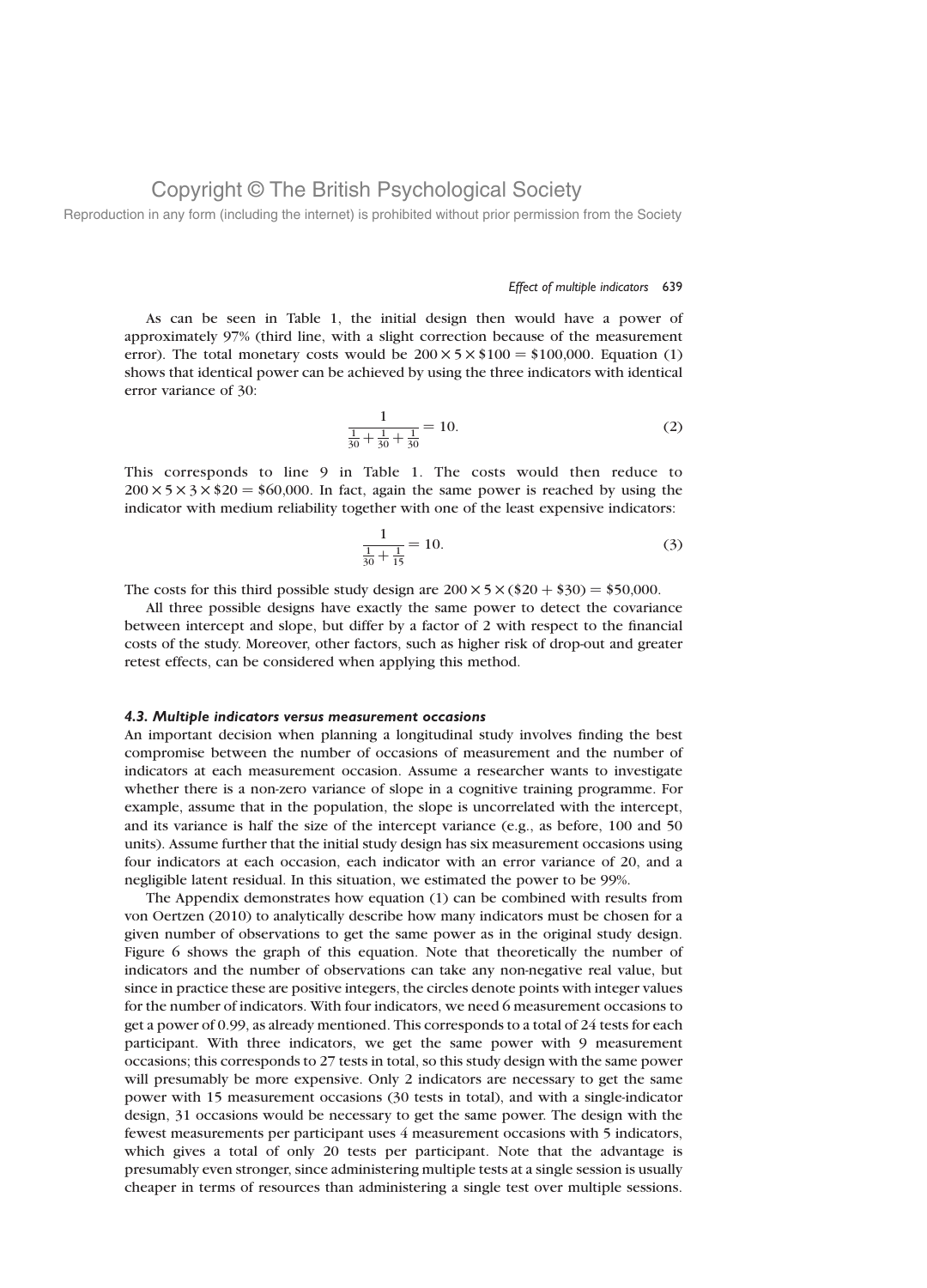Reproduction in any form (including the internet) is prohibited without prior permission from the Society





Figure 6. Iso-power line to detect variance of slope in an LGCM for number of indicators per occasion and number of measurement occasions. The circles mark points with an integer number of indicators. For  $N = 200$  participants, intercept variance  $\sigma_L^2 = 100$ , slope variance (effect size)  $\sigma_S^2$  = 50, indicator error  $\sigma^2$  = 20, and 5 time units of observations, the power corresponds to 0.99. Note that the iso-power line itself is independent of these parameters.

Note, though, that this illustration assumes identically reliable, unbiased, and congeneric indicators, which may not be available.

Figure 7 illustrates the interaction of measuring more often and using more indicators against power. The three panels correspond to the same proportions of latent residual and measurement error as in Figure 3, again assuming a constant total residual variance for a single indicator. Figure 7a shows power assuming that the total residual variance is entirely a measurement error and the latent construct has no residual. In this case, power is strongly affected by adding more indicators. With five indicators, power starts at 70% even with only two occasions, quickly rising to maximum power. In Figure 7b the total residual variance is equally split between measurement error and latent residual. Multiple indicators still have a clearly visible effect, but much less strong than in Figure 7a; for five indicators, power is hardly increased for two measurement occasions, and still below 90% for 20 measurements. In Figure 7c, measurement error is assumed to be zero, while the latent residual is maximal. In this case, power is unaffected by adding more indicators.

#### 5. Discussion

Our results confirm earlier speculations (e.g., Hertzog et al., 2008) that adding multiple indicators increases statistical power to detect variance of slopes in LGCMs. Increasing the number of indicators is an important method available to the investigator to ensure maximal power in a given applied research setting. The cost is merely added complexity to the analysis, forcing the use of a multiple-indicator SEM to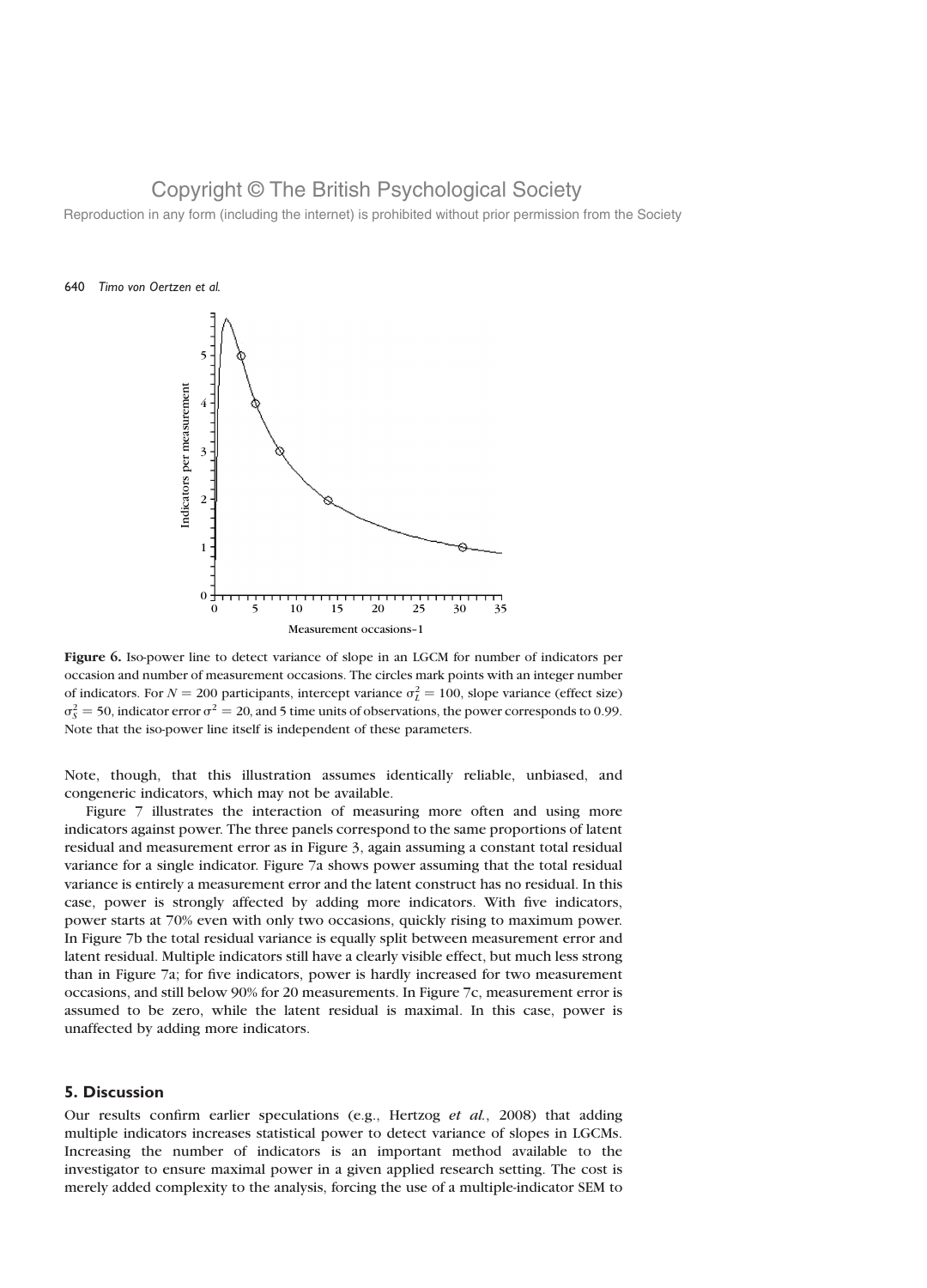Reproduction in any form (including the internet) is prohibited without prior permission from the Society



#### Effect of multiple indicators 641

Figure 7. Power to detect variance of slope in an LGCM plotted against number of indicators per occasion and number of measurement occasions in a fixed time-span. Power values are given for  $N = 200$  participants, intercept variance  $\sigma_L^2 = 100$ , slope variance (effect size)  $\sigma_S^2 = 50$ , no intercept–slope covariance, and total residual variance of 80. Part (a) shows the power for a measurement error of 80 and no latent residual. In (c) the indicators have no measurement error, but the residual of the latent construct is 80. Part (b) is the intermediate case with a measurement error of 40 and a latent residual of 40.

estimate the LGCM. This is obviously a small cost relative to the benefit of increased power when adding indicators of the latent variable to the model. Hence, we recommend the use of multiple-indicator designs when the model to be applied is an LGCM.

The analytical generality of equation (1) implies that the same principle applies to tests for covariances of slopes in a bivariate LGCM. We validated this by some simulations omitted from this paper. With fixed sample size, GCR, and effect size, adding multiple indicators will increase statistical power up to the maximum implied by a GCR of .99 (Hertzog et al., 2006). As noted in that paper, power to detect correlated change between two variables is often disappointing when GCR is below .90, but is often excellent when GCR approaches asymptote, even for small effect sizes. If it there are substantial deviations of the measurements from the latent score of the variables, thereby producing a substantial amount of measurement error variance, then the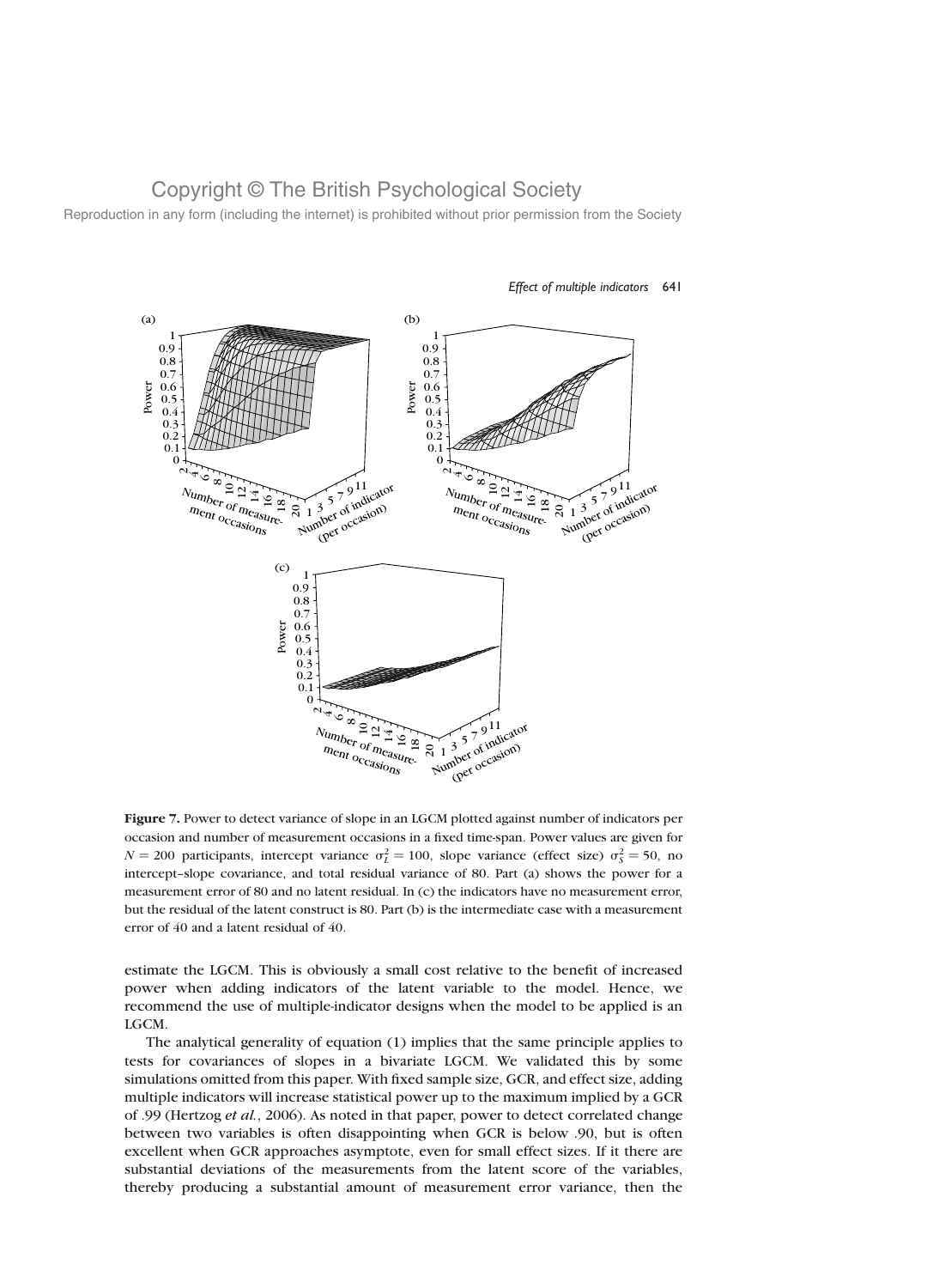Reproduction in any form (including the internet) is prohibited without prior permission from the Society

#### 642 Timo von Oertzen et al.

investigator can avoid low-power problems by adding more indicators to the model. This inference assumes, of course, that one can find multiple congeneric indicators for the latent variable. $4$  Furthermore, in applied research settings other critical design aspects need consideration (e.g., drop-out, retest effects, learning).

These findings resolve the apparent inconsistency that power to detect slope correlations in single-indicator LGCMs in Hertzog et al. (2006, 2008) was often low when the number of occasions was three, but that studies using two occasions of measurement with multiple indicators produced significant correlations of change slopes using the latent difference-score model (McArdle & Nesselroade, 1994; for representative empirical results, see Hertzog, Dixon, Hultsch, & MacDonald, 2003; Raz et al., 2005). The greater power in the latent difference score models can now be understood as a consequence of using multiple rather than single indicators to define latent variables.

The investigator interested in estimating power a priori for MI-LGCM applications can do so by using available statistical software to generate a simulated solution for a given set of parameters. This approach can be accomplished using Mplus (Muthén  $\&$ Muthén, 2002) or other structural equation modelling software programs. The analytical technique demonstrated in this paper can be used to select an appropriate number of indicators. Methods introduced by von Oertzen (2010) can be used analogously for other study design parameters.

A strength of the method used in this paper is that it transfers directly to more complicated models that may be a better approximation to aggregate development functions, including nonlinear LGCMs (e.g., McArdle, Ferrer-Caja, Hamagami, & Woodcock, 2002). Clearly the benefits of an MI-LGCM over its univariate counterparts are a strong motivation for considering the structural equation approach to LGCMs (Curran, 2003; Rovine & Molenaar, 2000) when random effects are at the heart of the research question of interest.

A major problem in multivariate research is that researchers often design studies without sufficient attention to the power to detect conceptually important statistical parameters, as well as precision of estimation and probability of replication (Maxwell, Kelley, & Rausch, 2008). MacCallum *et al.* (2006) have shown that it is possible to use goodness-of-fit statistics to estimate a priori power for a model to detect a researcherdefined loss of fit that may be practically meaningful. This approach is useful and important, and is possibly used too infrequently.

Our results regarding the trade-off between density of time-based sampling (number of measurement occasions) and number of indicators help to show another dimension of how power can be increased. Large numbers of indicators help to decrease the effect of measurement error, but they are not effective in reducing the latent residual variance. Our results show that denser measurement, in contrast, can reduce the effect of the latent residual. Whether to choose more indicators or rather fewer indicators but denser measures is hence dependent on the way the residual variance is distributed between latent residual and measurement error. Appreciation of this fact, combined with the use of the techniques illustrated in this paper, can aid in optimizing the power of a longitudinal design to detect random effects in change,

<sup>&</sup>lt;sup>4</sup> For other considerations regarding the selection of good multiple indicators, see Little, Lindenberger, and Nesselroade (1999).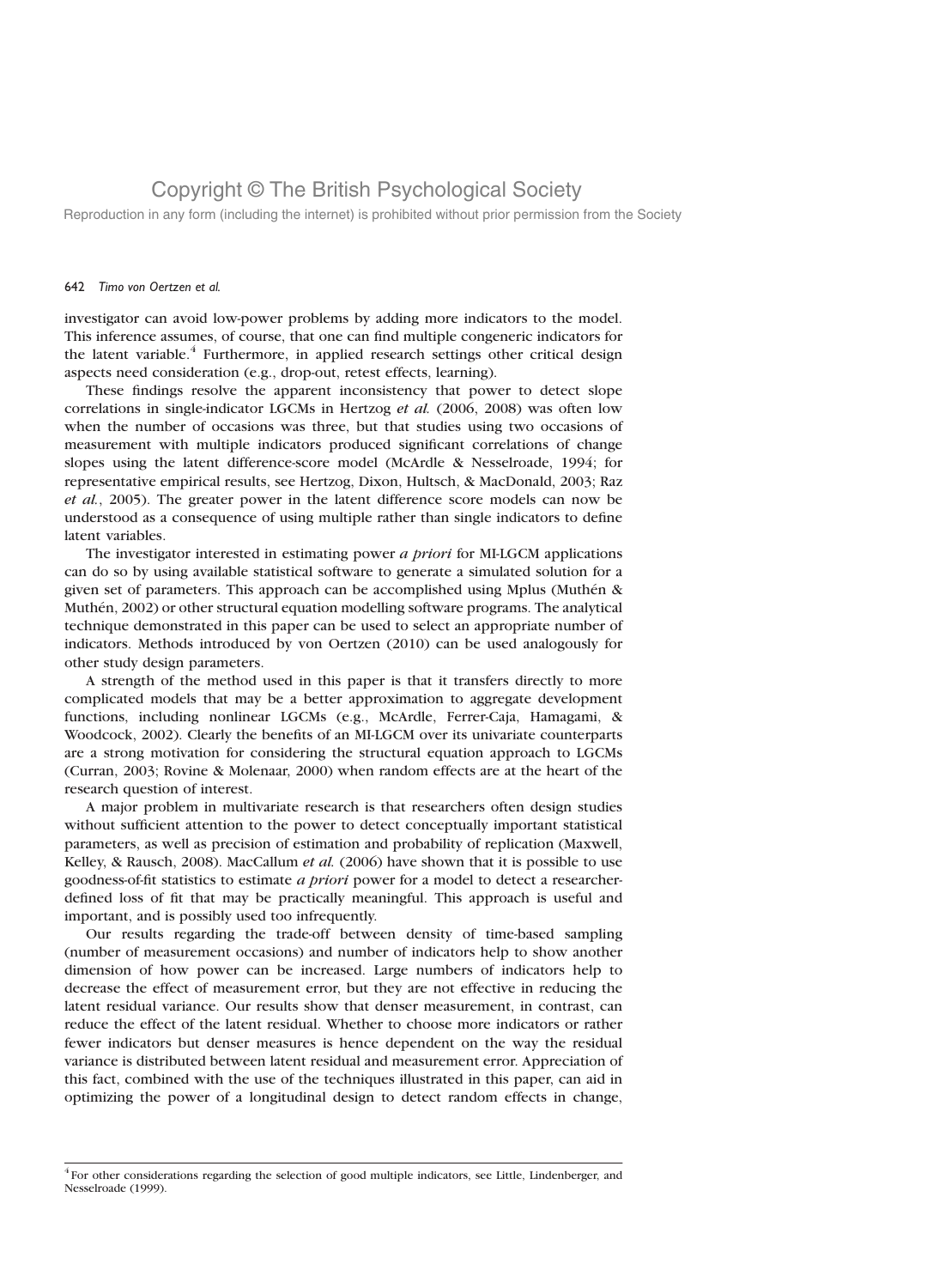Reproduction in any form (including the internet) is prohibited without prior permission from the Society

#### Effect of multiple indicators 643

provided that the researcher is willing to make informed guesses about the reliability of target measures and the lability of the growth processes under study.

#### **References**

Bollen, K. A. (1989). Structural equations with latent variables. New York: Wiley.

- Cronbach, L. J., Gleser, G. C., Nanda, H., & Rajaratnam, N. (1972). The dependability of behavioral measurements: Theory of generalizability scores and profiles. New York: Wiley.
- Curran, P. J. (2003). Have multilevel models been structural equation models all along? Multivariate Behavioral Research, 38, 529–569. doi:10.1207/s15327906mbr3804\_5
- Dolan, C. V., Wicherts, J. M., & Molenaar, P. C. M. (2004). A note on the relationship between the number of indicators and their reliability in detecting regression coefficients in latent regression analysis. Structural Equation Modeling, 11(2), 210–216. doi:10.1207/ s15328007sem1102\_4
- Duncan, T. E., Duncan, S. C., Strycker, L. A., Li, F., & Alpert, A. (1999). An introduction to latent variable growth curve modeling: Concepts, issues, and applications. Mahwah, NJ: Erlbaum.
- Hancock, G. R. (2006). Power analysis in covariance structure modeling. In G. R. Hancock & R. O. Mueller (Eds.), Structural equation modeling: A second course (pp. 69–115). Greenwich, CT: Information Age Publishing.
- Hertzog, C., Dixon, R. A., Hultsch, D. F., & MacDonald, S. W. S. (2003). Latent change models of adult cognition: Are changes in processing speed and working memory associated with changes in episodic memory? Psychology and Aging, 18, 755–769. doi:10.1037/ 0882-7974.18.4.755
- Hertzog, C., Lindenberger, U., Ghisletta, P., & von Oertzen, T. (2006). On the power of multivariate latent growth curve models to detect correlated change. Psychological Methods, 11(3), 244–252. doi:10.1037/1082-989X.11.3.244
- Hertzog, C., Lindenberger, U., Ghisletta, P., & von Oertzen, T. (2008). Evaluating the power of latent growth curve models to detect individual differences in change. Structural Equation Modeling, 15, 541–563. doi:10.1080/10705510802338983
- Hertzog, C., & Nesselroade, J. R. (1987). Beyond autoregressive models: Some implications of the trait-state distinction for the structural modeling of developmental change. Child Development, 58, 93–109. doi:10.2307/1130294
- Little, T. D., Lindenberger, U., & Nesselroade, J. R. (1999). On selecting indicators for multivariate measurement and modeling with latent variables: When 'good' indicators are bad and 'bad' indicators are good. Psychological Methods, 4, 192–211. doi:10.1037/1082-989X.4.2.192
- Lord, F. M., & Novick, M. R. (1968). Statistical theories of mental test scores. Reading, MA: Addison-Wesley.
- MacCallum, R., Browne, M. W., & Li, C. (2006). Testing differences between nested covariance structure models: Power analysis and null hypotheses. Psychological Methods, 11, 19–35. doi:10.1037/1082-989X.11.1.19
- MacCallum, R., Lee, T., & Browne, M. W. (2010). The issue of isopower in power analysis for tests of structural equation models. Structural Equation Modeling, 17, 23–41. doi:10.1080/10705510903438906
- Maxwell, S. E., Kelley, K., & Rausch, J. R. (2008). Sample size planning for power and accuracy in parameter estimation. Annual Review of Psychology, 59, 537–563. doi:10.1146/ annurev.psych.59.103006.093735
- McArdle, J. J. (1988). Dynamic but structural equation modeling of repeated measures data. In J. Nesselroad & R. Catell (Eds.), *Handbook of multivariate experiment psychology* (pp. 561–614). New York: Plenum Press.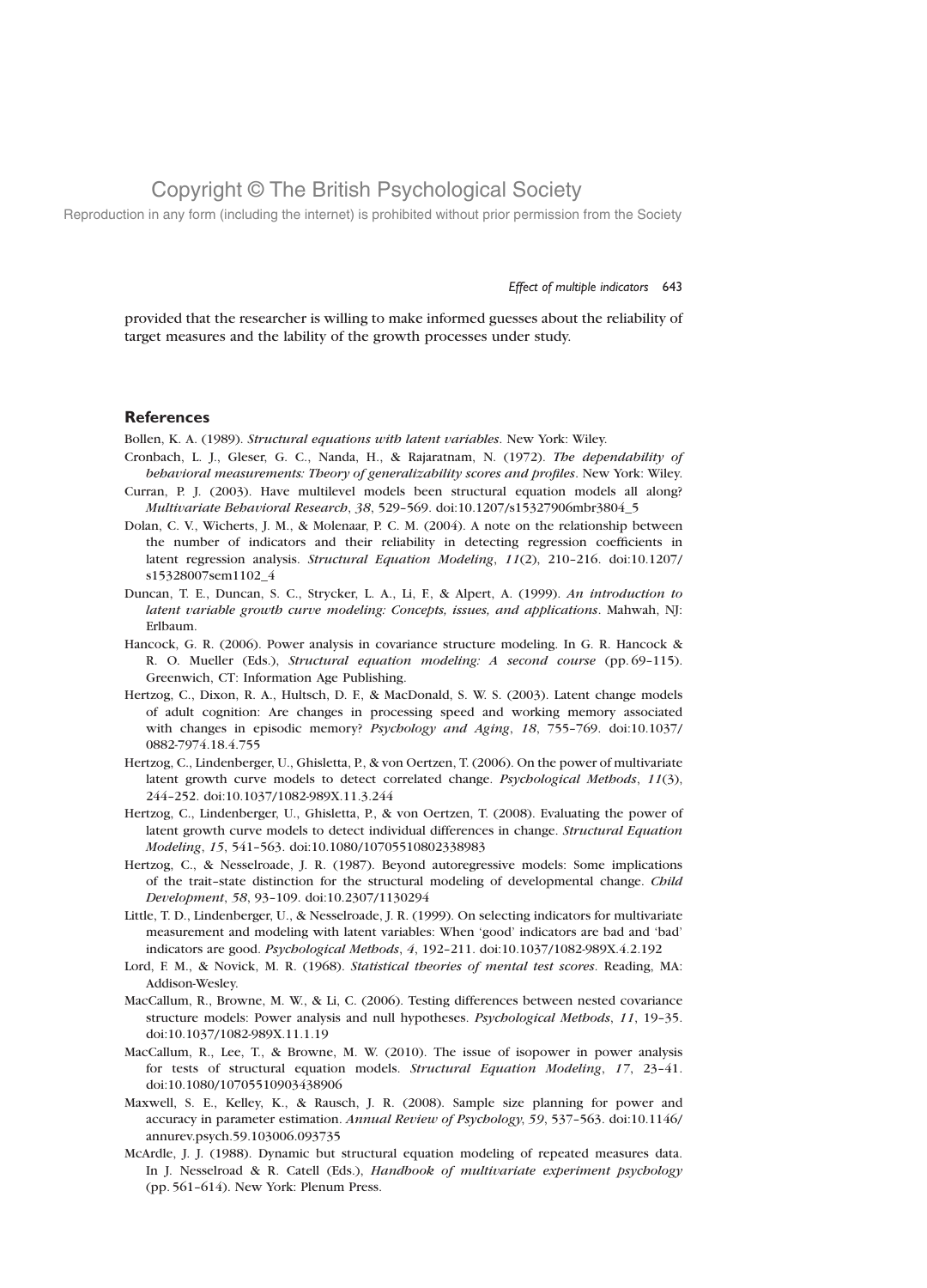Reproduction in any form (including the internet) is prohibited without prior permission from the Society

#### 644 Timo von Oertzen et al.

- McArdle, J. J., Ferrer-Caja, E., Hamagami, F., & Woodcock, R. W. (2002). Comparative longitudinal structural analysis of growth and decline of multiple intellectual abilities over the life span. Developmental Psychology, 38, 115–142.
- McArdle, J. J., & Hamagami, F. (1992). Modeling incomplete longitudinal and cross-sectional data using latent growth structural models. Experimental Aging Research, 18, 145-166.
- McArdle, J. J., Hamagami, F., Jones, K., Jolesz, F., Kikinis, R., Spiro, A., & Albert, M. S. (2004). Structural modeling of dynamic changes in memory and brain structure using longitudinal data from the Normative Aging Study. Journal of Gerontology: Psychological Sciences, 59B, 294–304.
- McArdle, J. J., & Nesselroade, J. (1994). Structuring data to study development and change. In S. H. Cohen & H. W. Reese (Eds.), Life-span developmental psychology: Methodological innovations (pp. 223–268). Hillsdale, NJ: Erlbaum.

McDonald, R. P. (1999). Test theory: A unified theory. Mahwah, NJ: Erlbaum.

- Meredith, W., & Tisak, J. (1990). Latent curve analysis. Psychometrika, 55, 107-122. doi:10.1007/BF02294746
- Muthén, L. K., & Muthén, B. O. (2002). How to use a Monte Carlo study to decide on sample size and determine power. Structural Equation Modeling, 9, 599–620. doi:10.1207/ S15328007SEM0904\_8
- Nesselroade, J. R. (1991). The warp and the woof of the developmental fabric. In R. Downs, L. Liben, & D. Palermo (Eds.), Visions of aesthetics, the environment and development: The legacy of Joachim Wohlwill (pp. 213–240). Hillsdale, NJ: Erlbaum.
- Penev, S., & Raykov, T. (2006). Maximal reliability and power in covariance structure models. British Journal of Mathematical and Statistical Psychology, 59, 75–87. doi:10.1348/ 000711005X68183
- Raudenbush, S. W., & Bryk, A. S. (2002). Hierarchical linear models: Applications and data analysis models (2nd ed.). Thousand Oaks, CA: Sage.
- Raudenbush, S. W., & Xiao-Fang, L. (2001). Effects of study duration, frequency of observation, and sample size on power in studies of group differences in polynomial change. Psychological Methods, 6, 387–401.
- Raz, N., Lindenberger, U., Rodrigue, K. M., Kennedy, K. M., Head, D., Williamson, A., … Acker, J. D. (2005). Regional brain changes in aging healthy adults: General trends, individual differences and modifiers. Cerebral Cortex, 15, 1676–1689.
- Rogosa, D., Brandt, D., & Zimowski, M. (1982). A growth curve approach to the measurement of change. Psychological Bulletin, 92, 726–748. doi:10.1037/0033-2909.92.3.726
- Rogosa, D., & Willett, J. (1985). Understanding correlates of change by modeling individual differences in growth. Psychometrika, 50, 203–228. doi:10.1007/BF02294247
- Rovine, M. J., & Molenaar, P. C. M. (1998). The covariance between level and shape in the latent growth curve model with estimated basis vector coefficients. Methods of Psychological Research Online, 3, 95–107. Retrieved from http://www.pabst-publications.de/mpr/
- Rovine, M. J., & Molenaar, P. C. M. (2000). A structural modeling approach to a multilevel random coefficients model. Multivariate Behavioral Research, 35, 51–88. doi:10.1207/ S15327906MBR3501\_3
- Satorra, A., Saris, W. E., & de Pijper, W. M. (1991). A comparison of several approximations to the power function for the likelihood ratio test in covariance structure analysis. Statistica Neerlandica, 45, 173–185. doi:10.1111/j.1467-9574.1991.tb01302.x
- Savalei, V., & Kolenikov, S. (2008). Constrained versus unconstrained estimation in structural equation modeling. Psychological Methods, 13, 150–170. doi:10.1037/1082- 989X.13.2.150
- Sayer, A. G., & Cumsille, P. E. (2001). Second-order latent growth models. In L. Collins & A. Sayer (Eds.), New methods for the analysis of change (pp. 177–200). Washington, DC: American Psychological Association.
- Singer, J. D., & Willett, J. (2003). Applied longitudinal data analysis. New York: Oxford University Press.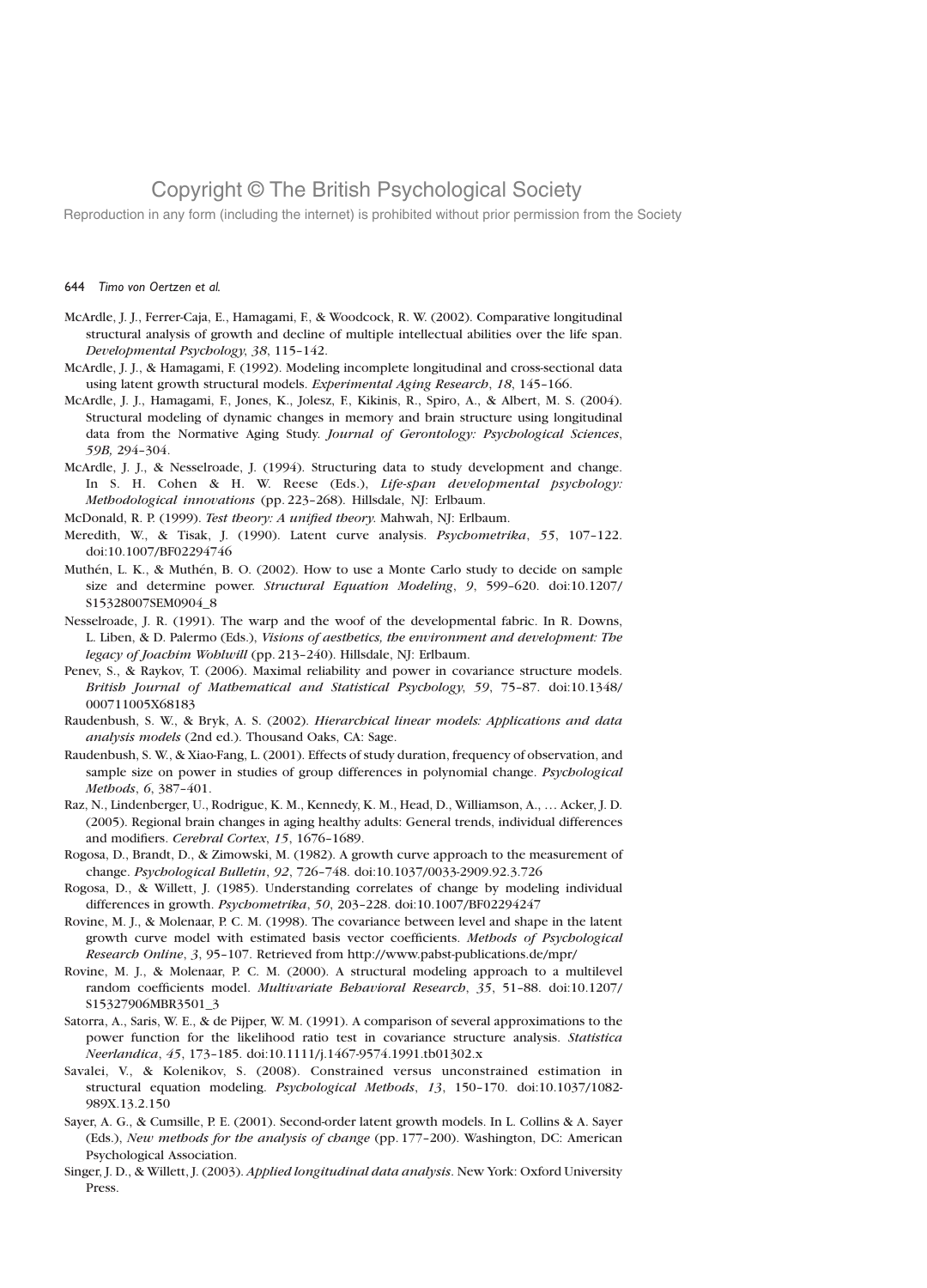Reproduction in any form (including the internet) is prohibited without prior permission from the Society

#### Effect of multiple indicators 645

- Snijders, J. D., & Bosker, R. J. (1999). Multilevel analysis: An introduction to basic and advanced multilevel modeling. London: Sage.
- Stoel, R., Garre, G., Dolan, C., & Wittenboer, G. (2006). On the likelihood ratio test in structural equation modeling when parameters are subject to boundary constraints. Psychological Methods, 11, 439–455. doi:10.1037/1082-989X.11.4.439
- Tisak, J., & Meredith, W. (1990). Descriptive and associative developmental models. In A. von Eye (Ed.), Statistical methods in longitudinal research (Vol. 1, pp. 125–149). San Diego, CA: Academic Press.
- Tomarken, A. J., & Waller, N. G. (2005). Structural equation modeling: Strengths, limitations, and misconceptions. Annual Review of Clinical Psychology, 1, 31–65. doi:10.1146/ annurev.clinpsy.1.102803.144239
- von Oertzen, T. (2010). Power equivalence in structural equation modelling. British Journal of Mathematical and Statistical Psychology, 63, 257–272. doi:10.1348/000711009X441021
- von Oertzen, T., Ghisletta, P., & Lindenberger, U. (2010). Simulating statistical power in latent growth curve modeling: A strategy for evaluating age-based changes in cognitive resources. In M. Crocker & J. Siekmann (Eds.), Resource adaptive cognitive processes (chap. 2.5, pp. 95–118). Heidelberg: Springer-Verlag.

Received 17 July 2009; revised version received 2 November 2009

#### Appendix

#### Measurement error and latent residual

For K indicators of identical reliability,<sup>5</sup> i.e., with regression weight 1 and variance  $\sigma^2$ , equation (1) simplifies to  $\sigma^2/K$ . If the residual variance  $\sigma_{\text{res}}^2$  of the latent variable measured by these indicators is not zero, this latent residual must be added to the effective error, so that in total the effective error is given by

$$
\sigma_{\rm eff}^2 = \sigma_{\rm res}^2 + \frac{\sigma^2}{K}.
$$
 (A1)

Solving this equation for  $\sigma^2$  yields

$$
\sigma^2 = -K\sigma_{\rm res}^2 + K\sigma_{\rm eff}^2 \tag{A2}
$$

which shows that for constant power,  $\sigma^2$  and  $\sigma_{\text{res}}^2$  form a line of slope  $-K$ , as shown in Figure 5.

#### Number of indicators and number of measurement occasions

As an example of power equivalent models, von Oertzen (2010) gives the following equation for the effective error to perform a test of the variance of slope in a linear LGCM:

$$
\sigma_{\text{eff}}^2 := \frac{12M\sigma_E^2((M+1)\sigma_L^2 + \sigma_E^2)}{T^2(M+1)(2(2M+1)\sigma_E^2 + (M+1)(M+2)\sigma_L^2)}.
$$
 (A3)

Here,  $T$  is the total observation time over all measurements,  $M$  is the number of measurement occasions in this time-span in addition to the baseline test,  $\sigma_L^2$  is the

<sup>5</sup> In classical test theory (Lord & Novick, 1968), indicators with these properties are termed parallel forms.